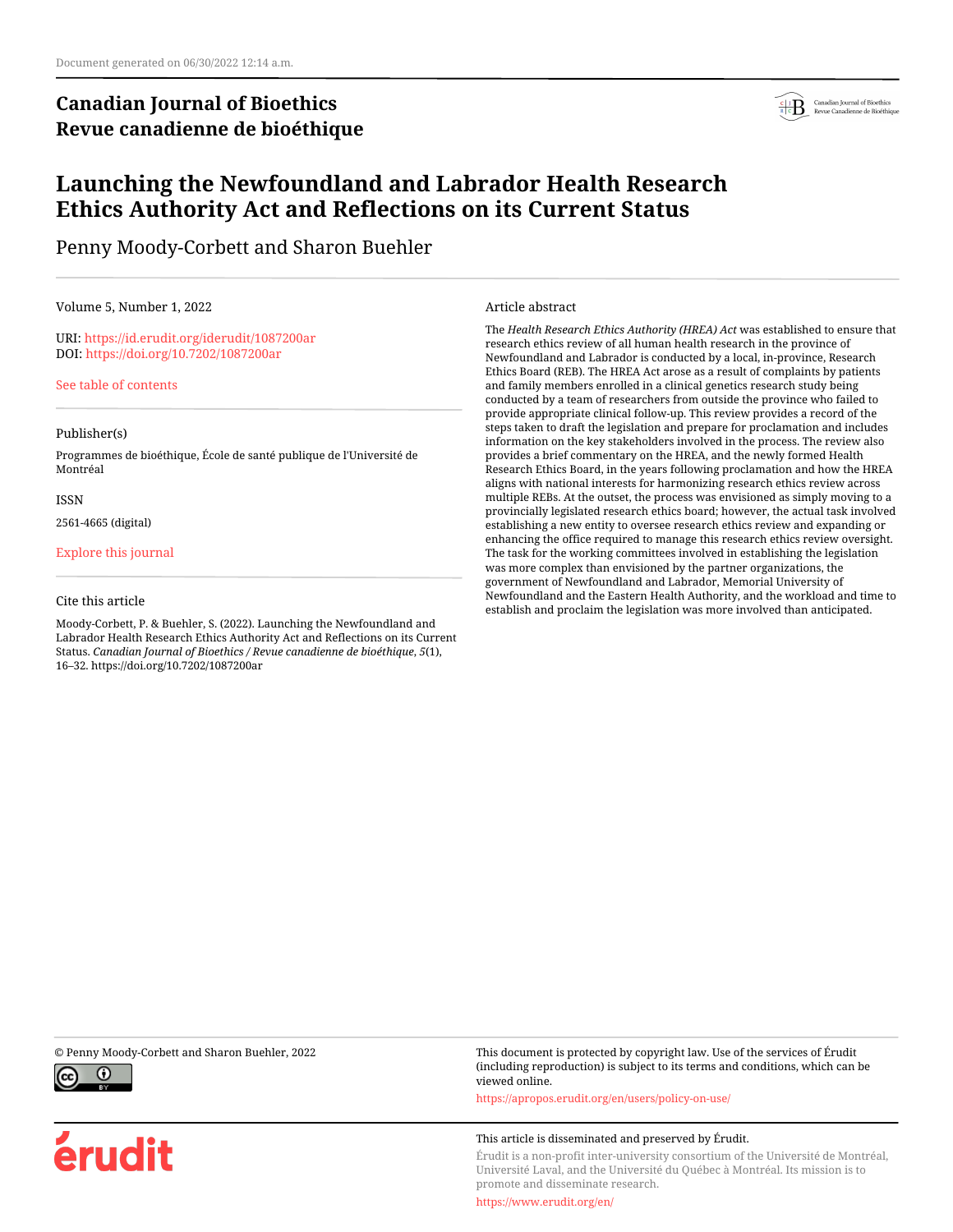

**ARTICLE** (ÉVALUÉ PAR LES PAIRS / PEER-REVIEWED)

# **Launching the Newfoundland and Labrador Health Research Ethics Authority Act and Reflections on its Current Status**

Penny Moody-Corbett<sup>a</sup>, Sharon Buehler<sup>b</sup>

**Résumé Abstract** La Loi *Health Research Ethics Authority (HREA)* a été créée pour garantir que l'évaluation éthique de toutes les recherches sur la santé humaine dans la province de Terre-Neuve-et-Labrador est effectuée par un comité d'éthique de la recherche is conducted by a local, in-province, Research Ethics Board (CER) local, dans la province. La Loi HREA a été adoptée à la (REB). The HREA Act arose as a result of complaints by patients suite de plaintes déposées par des patients et des membres de and family members enrolled in a clinical genetics research leur famille participant à une étude de recherche clinique en study being conducted by a team of researchers from outside génétique menée par une équipe de chercheurs de l'extérieur de la province qui n'ont pas assuré un suivi clinique approprié. Cet examen fournit un compte rendu des étapes de la rédaction de la loi et de la préparation de sa promulgation et comprend des informations sur les principaux intervenants impliqués dans le processus. Elle fournit également un bref commentaire sur la HREA et le nouveau Comité d'éthique de la recherche en santé, following proclamation and how the HREA aligns with national dans les années qui ont suivi la proclamation, et sur la façon interests for harmonizing research ethics review across multiple dont la HREA s'aligne sur les intérêts nationaux d'harmonisation REBs. At the outset, the process was envisioned as simply de l'évaluation éthique de la recherche dans plusieurs CER. Au moving to a provincially legislated research ethics board; départ, le processus a été envisagé comme un simple passage however, the actual task involved establishing a new entity to à un comité d'éthique de la recherche légiféré par la province ; oversee research ethics review and expanding or enhancing the cependant, la tâche réelle a consisté à établir une nouvelle office required to manage this research ethics review oversight. entité pour superviser l'évaluation éthique de la recherche et à élargir ou améliorer le bureau nécessaire pour gérer cette supervision de l'évaluation éthique de la recherche. La tâche des comités de travail chargés d'établir la législation s'est avérée plus complexe que ne l'avaient envisagé les Authority, and the workload and time to establish and proclaim organisations partenaires, le gouvernement de Terre-Neuve-et-the legislation was more involved than anticipated. Labrador, l'Université Memorial de Terre-Neuve et l'Eastern Health Authority, et la charge de travail et le temps nécessaires pour établir et proclamer la législation ont été plus importants que prévu.

The *Health Research Ethics Authority (HREA) Act* was established to ensure that research ethics review of all human health research in the province of Newfoundland and Labrador the province who failed to provide appropriate clinical follow-up. This review provides a record of the steps taken to draft the legislation and prepare for proclamation and includes information on the key stakeholders involved in the process. The review also provides a brief commentary on the HREA, and the newly formed Health Research Ethics Board, in the years The task for the working committees involved in establishing the legislation was more complex than envisioned by the partner organizations, the government of Newfoundland and Labrador, Memorial University of Newfoundland and the Eastern Health

### **Mots-clés Keywords**

intégrité, responsabilité, législation provinciale, Comité integrity, accountability, provincial legislation, Research Ethics d'éthique de la recherche, Autorité d'éthique de la recherche en Board, Health Research Ethics Authority santé

#### **Affiliations**

a Northern Ontario School of Medicine, Thunder Bay, Ontario, Canada

**b Division of Community Health and Humanities, Faculty of Medicine, Memorial University of Newfoundland, St. John's,** 

Newfoundland, Canada

**Correspondance / Correspondence:** Penny Moody-Corbett[, pmoodycorbett@nosm.ca](mailto:pmoodycorbett@nosm.ca)

## **INTRODUCTION**

The province of Newfoundland and Labrador (NL), Canada, is considered a valuable source of genetic information as a consequence of limited European settlement and migration over the past 200 years (1). This has led to considerable genetic research on the population by researchers within the province and from elsewhere. While this has resulted in numerous positive outcomes for the people of NL, there have also been a number of instances in which researchers have arrived in the province, engaged in research and not appropriately followed up with participants. As a result of a particularly egregious case in the 1990s involving clinical and genetics researchers from out-of-province and a lack of clinical follow-up, the NL government began a process to review genetics research policies in the province and set the stage to establish provincial legislation to oversee the research ethics review of all human health research to be conducted in the province.

In Canada the *Tri-Council Policy Statement: Ethical Conduct for Research Involving Humans*, commonly referred to as TCPS (2)[1](#page-1-0), established by the three major federal granting councils – the Canadian Institutes of Health Research (CIHR),

<span id="page-1-0"></span>l <sup>1</sup> There are three versions of TCPS cited in this document. The first is the original 1998 version (2). While working on the legislation and proclamation a second version became available with updates, TCPS2 (3). The current version of TCPS is TCPS2 2018 (20).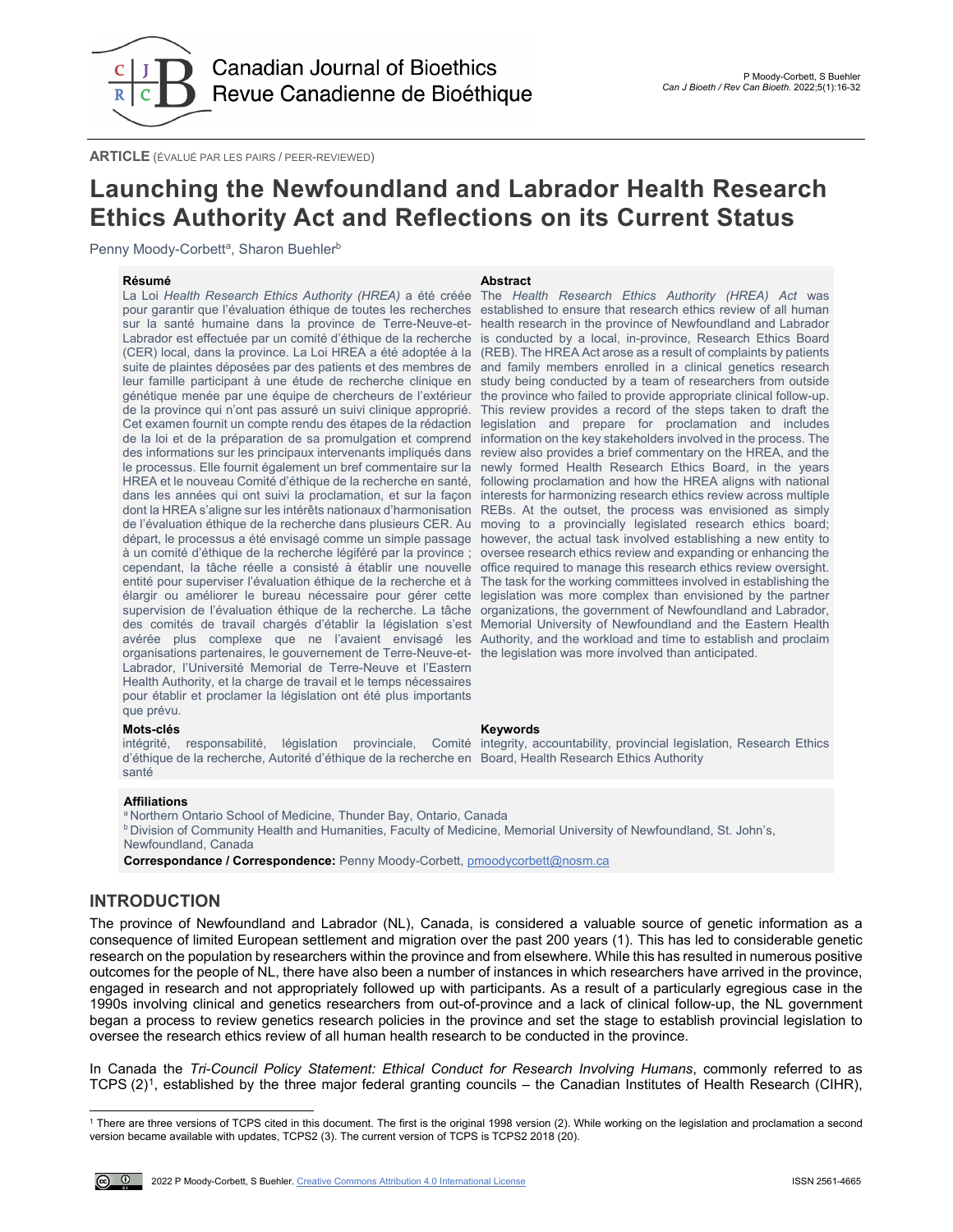Natural Sciences and Engineering Research Council (NSERC) and the Social Sciences and Humanities Research Council (SSHRC) – sets the guidelines for conducting human health research based on the three hallmarks of research ethics: a) respect for persons, b) concern for welfare and c) justice. The ethics review process serves as a mechanism of checks and balances to ensure that research participants are not exposed to undue harm and that the research is conducted ethically. For clinical research, there is an added ethical consideration with regards to the dual role that clinician-researchers play; that is, duty to care and their interests in pursuing health research (2), and with respect to genetics research, there is a further consideration of how newly discovered genetic information will be managed and shared with participants and, where applicable, family members (3).

The work to develop legislation for local research ethics review in NL owes a great deal to participants who had been enrolled in a clinically-based genetics research study, and their families. They initially complained to the provincial and academic authorities about inappropriate research practices in a study in which they or their family members were asked to participate. Over the course of 11 years a small group with affiliations to government, Memorial University, the Eastern Health Authority, the pharmaceutical industry and the private sector worked together to help draft legislation and support its implementation.

## **THE** *HEALTH RESEARCH ETHICS AUTHORITY (HREA) ACT*

On July 1, 2011, NL became the first province in Canada to require that all human health research (publicly and privatelysponsored) to be conducted in the province be reviewed by a local (within the province) Research Ethics Board (REB) approved by the legislated oversight body, the Health Research Ethics Authority (HREA) (4). The HREA Act (4), which received assent 12 December 2006 and came into force on 1 July 2011, proclaims that the HREA (the Authority) is to ensure human health research in NL is conducted in an ethical manner and to enhance public awareness of the ethical dimensions of research. The Authority is responsible to the Minister of Health and Community Services. The legislation includes the timeframe of research ethics review and imposes penalties for individuals who do not comply with the Act. Since the legislation was passed, there have been two changes: a regulation was added to specify that, despite any other REBs approved under the authority, all clinical trials and genetics research be reviewed by the Health Research Ethics Board (HREB) established under the Authority; and in 2011, Section 2.1 (4) was added, recognizing the relationship with the Labrador Inuit Land Claims Agreement Act (5).

The purpose of this article is to describe the path from public response to unethical research practices to legislated ethics review, implementation of the Act and its aftermath. The authors participated in this endeavour from its inception in 1999 to implementation of the Act in 2011. At the time of inception, PMC served as the Chair and SB a member of the two main committees, described below (the Provincial Health Research Ethics Board Working Group and the Transition Team) involved in helping to draft the legislation and in the implementation of the Act. PMC, as the Associate Dean, Research and Graduate Studies in Memorial University's Faculty of Medicine, the office responsible for the management of Memorial's Human Investigation Committee (HIC, the REB that reviewed the majority of health research in the province), had experience with the operational issues of the research ethics review process. SB was the co-chair of the HIC and provided considerable expertise in the running of a research ethics review committee, and ethical issues relevant to both clinical and qualitative human health research. Both PMC and SB had served for many years as members of the HIC and participated in national organizations concerned with research ethics review. This report is a subjective account – based on minutes and meeting notes, presentations, email exchanges and personal notes – to describe the sequence of events leading to implementation of the HREA Act. As there was no precedent for provincially legislated ethics review in Canada, the transition to legislation required consideration of a new approach to how to seek ethics approval. A list of the milestones leading up to the legislation is provided in Table 1.

| Event                                                    | Date     | <b>Outcome</b>                                                          |
|----------------------------------------------------------|----------|-------------------------------------------------------------------------|
| Formal stakeholders committee - Provincial               | Jan 2000 | Two committees were established:                                        |
| Advisory Committee on Human Health Research              |          | • Provincial Health Research Ethics Board (PHREB) Working Group         |
|                                                          |          | Genetics Standards Development Working Group                            |
| Skanes' White Paper presented to House of                | May 2000 | Discussion began on legislation for oversight of research ethics review |
| Assembly                                                 |          | for the province                                                        |
| National Council on Ethics in Human Research             | Mar 2001 | Review of the procedures and operations of the Human Investigations     |
| (NCEHR) Site Visit                                       |          | Committee (HIC)                                                         |
| <b>Experts Panel</b>                                     | Jul 2001 | Review of genetics research and the proposed legislation                |
| 1 <sup>st</sup> MOU signed by Minister of Health and the | Apr 2002 | Established the basis on which discussions would continue for province- |
| President of Memorial University                         |          | wide research ethics review                                             |
| Meeting with government Social Policy Committee          | May 2003 | Government gave support to proceed                                      |
| Health Research Ethics Authority Act                     | 12 Dec   | Assent                                                                  |
|                                                          | 2006     |                                                                         |

## **SETTING THE STAGE FOR LEGISLATION**

In the 1990s a group of residents of central Newfoundland, who were participants in a genetics study conducted by an out-ofprovince American research team (from Baylor University, in Texas), complained to the provincial clinical genetics team and the local research community about lack of follow-up and clinical care associated with the research. At the time, researchers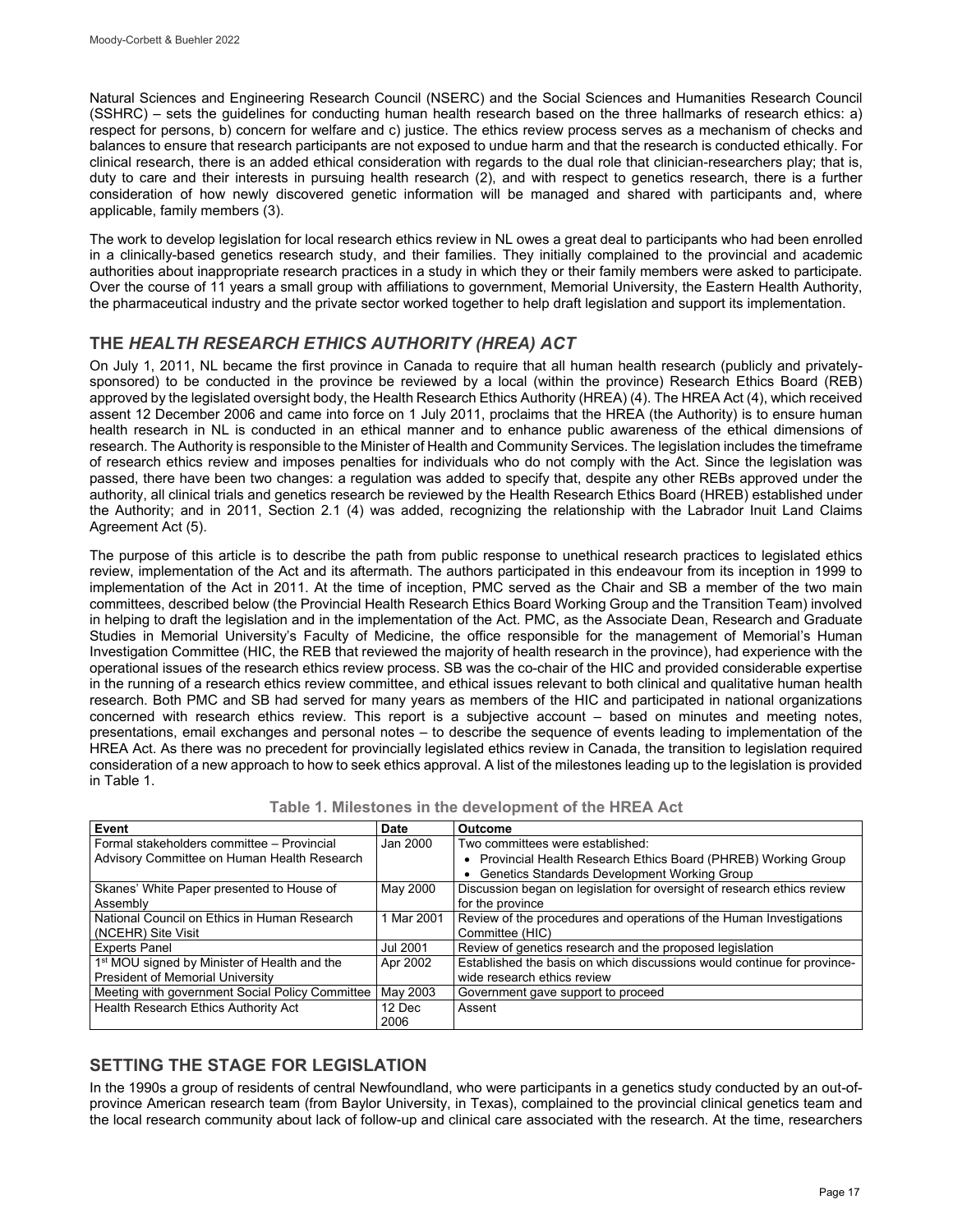affiliated with institutions from outside the province (out-of-province) interested in conducting research in NL were expected to have research ethics review from their home institutions; however, there was no requirement for contact with appropriate health care providers or local researchers within the province. These researchers would not necessarily have been known to the health professionals or researchers in the province. Following complaints from the research participants and family members, an investigation by both the out-of-province research team's university Institutional Review Board (IRB) and the U.S. Office of Health Research Protections of the National Institutes of Health, led the IRB to withdraw approval of the study and to suspend the research privileges of the three researchers associated with the study for a three-year period. This widely publicized situation (6-9) highlighted the vulnerability of participants in research studies where the researchers involved were not responsible to a local authority. As a result, the provincial Department of Health and Community Services (DHCS) commissioned Dr. Verna Skanes, a retired senior administrator of the Faculty of Medicine, Memorial University, to review how human genetics research was conducted in the province, in particular, with respect to patient participation, participant safety, research ethics review and commercialization of results. Dr. Skanes' White Paper concluded that the province needed "a clearly articulated policy, covering both academic and private studies, for research ethics review of all human research projects" and that the province should: "establish as soon as possible a provincial research ethics board" (10).

At the time, human health research conducted by researchers in NL received ethics review from several different REBs. Researchers affiliated with Memorial University of Newfoundland (the sole university in the province) or one of the regional health authorities were required to submit to a local (in-province) REB, following guidelines set by the TCPS (2), and Health Canada Guidelines for clinical trials. Several boards existed for this purpose throughout the province. The largest of these was the Human Investigations Committee (HIC), which served the largest group of health researchers from Memorial and the Health Care Corporation of St. John's (forerunner to the Eastern Health Authority). This was the largest teaching and tertiary care hospital system in the province. Clinical researchers in private clinics often acquired research ethics review through outof-province, for-profit REBs. Researchers from out-of-province, who were interested in conducting research in NL, received ethics approval from their home institution. As described above, there was no requirement for these out-of-province researchers to contact appropriate health care providers, local researchers or REBs within the province.

In response to the Skanes' report, and following a meeting of provincial stakeholders (representatives from the regional health authorities, health boards, private and academic researchers, provincial government, and Memorial University), in May 2000 the Department of Health and Community Services (DHCS) established two working groups: the Provincial Health Research Ethics Board (PHREB) Working Group and the Genetics Standards Development Working Group[2](#page-3-0). The PHREB Working Group was tasked with making recommendations on legislation for research ethics review of human health research conducted in the province. Topics identified and discussed by the PHREB Working Group became significant components of the HREA Act. Members of the Working Group had extensive experience in conducting research, REB review and administration, and included: the co-chairs of the Human Investigations Committee (HIC); the Associate Dean of Research and Graduate Studies, Faculty of Medicine, Memorial University; the Manager of the Patient Research Centre, Eastern Health; and representation from the Western Regional Health Authority, the DHCS, the NL Health Boards Association, private clinical practice, and the social sciences. With the assent of the legislation in December 2006, the Working Group was discontinued but its members, along with other members from relevant stakeholder communities, became the Transition Team responsible for the implementation of the legislation.

## **Background to drafting the HREA Act**

At the time that the PHREB Working Group was created, the extent of the task ahead was not fully appreciated. The Skanes' report (10) provided a framework to begin consideration of a province-wide human health REB but the practical challenges (for example, the governance oversight of the REB, including financial and human resources) of how this would be accomplished needed to be addressed. Over the six years that the Working Group met, they engaged with members of the government, the university, the regional health authorities and existing REBs, and they invited input from recognized experts in the area of ethics review from outside the province. These meetings were important to understand the unique concerns of various jurisdictions, such as concerns related to the over-study of populations, and financial and human resource issues.

In working with government, it was clear that basic terminology sometimes created a challenge. For example, in Canada, the committees that provide ethics review of research are called Research Ethics Boards (REBs). However, the use of the term "board" does not imply that the REB is a business or corporate board reviewing and approving the operational activities or the strategic direction of an organization. Once this difference in the meaning of the term "board" was understood it became necessary to define a structure to oversee the management, human resources and financial operations, tasks which had been done by the University, for a province-wide REB. The task of the PHREB Working Group to "establish as soon as possible a provincial research ethics board" (10) was thus more complicated than originally anticipated and resulted in legislation that recognized the necessity of an overarching organizational entity, the HREA. The challenges of the Working Group centred around six topics.

#### *Stand-alone versus amendment to existing legislation*

Although Skanes had recommended legislation, it was not clear if this was best accomplished through existing legislation – such as the University Act (11), for example, which regulated the HIC, or the Health and Community Services Act (12) which

<span id="page-3-0"></span>l  $^2$  The Genetics Standards Development Working Group, tasked with clarifying the policy implications of commercial genetic research, provided a final report to the DHCS (Jan 2003): *Policy Implications of Commercial Human Genetic Research in Newfoundland and Labrador.*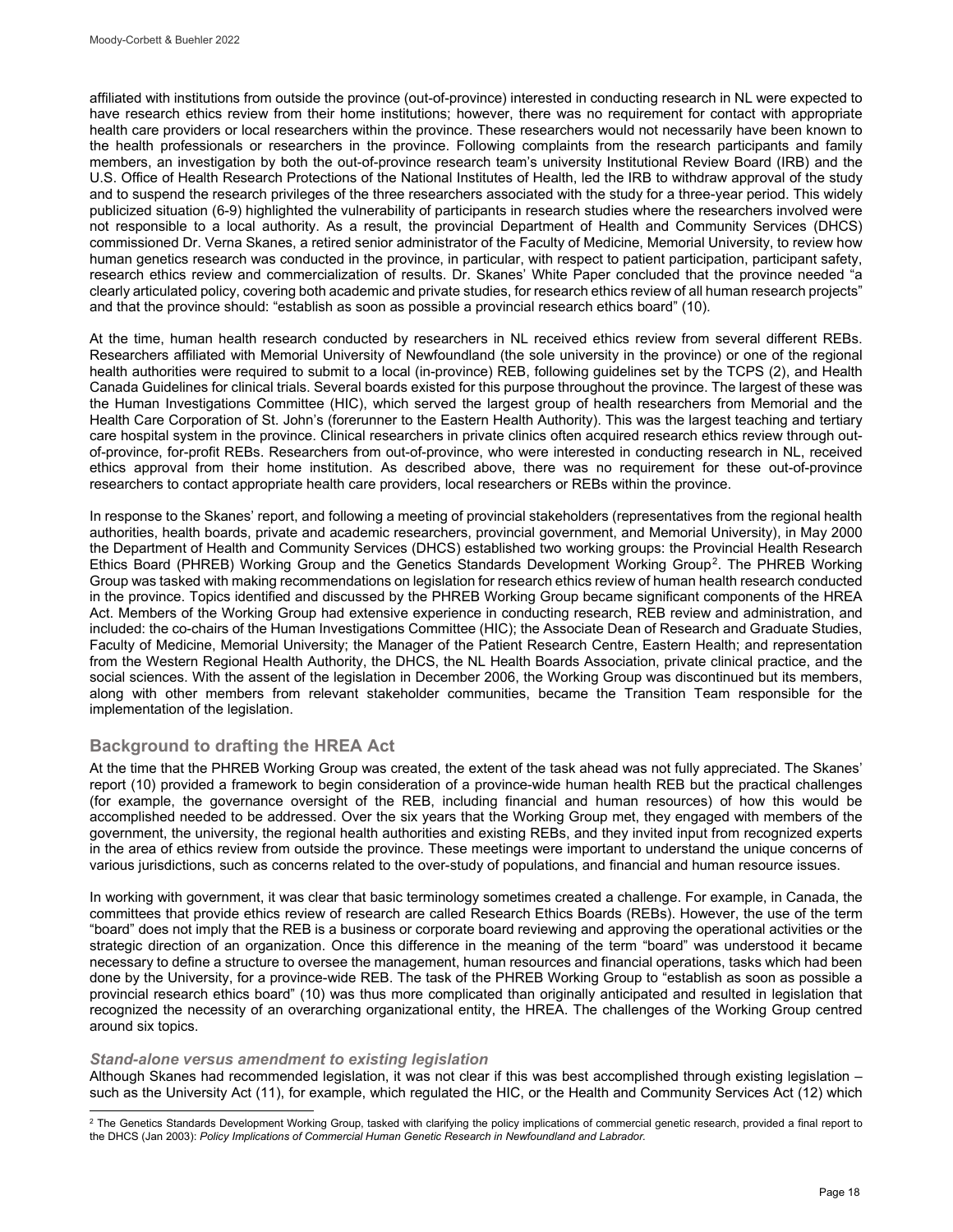addressed the protection of the health of the public – or if new stand-alone legislation was required. The Working Group reviewed these options and following meetings with government and Memorial University's legal counsel, it was determined that to satisfy the basic principles required for oversight of health research ethics review across the province, the most appropriate path was stand-alone legislation focused specifically on local (within the province) health research ethics review. Moreover, such legislation would need to apply to both institutional (all academic areas, including clinical) and communitybased researchers. Stand-alone legislation would also provide a mechanism for an inventory of all human health research being conducted in the province. The proposal for stand-alone legislation for human health research ethics review was presented to and approved by the government's Social Policy Committee (the committee responsible for reviewing Cabinet submissions on social policy, including health and community services) in May 2003, three years after we had begun the task.

#### *Recommendation for the Health Research Ethics Authority (HREA)*

At the time that the legislation was being developed, the existing REBs in the province were managed either through the hospitals or, in the case of the HIC, Eastern Health and the university shared management through an office of Memorial University. Once it was understood that the new provincial REB would not oversee human and budgetary resources, the PHREB Working Group proposed the establishment of the HREA (the Authority), with responsibility for oversight of the office responsible for the new HREB; educating current and potential researchers in research ethics and public awareness of ethics review of health research in the province (Section 5(2) of the HREA Act); providing government an annual report of all health research being conducted in the province (Section 22 of the HREA Act); and approving any other research ethics bodies that met the standard for research ethics review (Section 8 of the HREA Act). The recommendation was that the HREA be a small board with members from the three major stakeholders – DHCS, Eastern Health and Memorial University – and a representative at-large from the community; the Chair of the HREB would sit as an *ex officio* member of HREA (Section 3 of the HREA Act) (4).

#### *Existing Research Ethics Boards*

A major issue for the PHREB Working Group was to determine how the REBs that were currently in place should be considered with respect to the legislation. For example, should the REBs of Memorial University or of the regional health authorities continue to exist with the new legislation applying only to studies conducted by out-of-province researchers? Key to this discussion was what to do with HIC, the REB which reviewed the largest number of health research studies in the province. The HIC, established in 1969, was known to the health research community and was the REB used by the major health research institutions of the province (Memorial University and Eastern Health).

The outcome of meetings with members of the three University REBs – the HIC, the Interdisciplinary Committee on Ethics in Human Research (ICEHR), and the ethics board of Grenfell College – and the hospital ethics committees of the regional health authorities was that the legislation should apply to all health research in the province (Section 9 of the HREA Act) and that all of the currently existing boards would adhere to the new legislation. A regulation subsequent to the legislation required that the provincial Health Research Ethics Board (HREB, Section 7 of the HREA Act) would review all clinical trials and genetics research. Other REBs (which are referred to as research ethics bodies in the Act, Section 8 of the HREA Act) that met national standards for research ethics review – at the time of proclamation, the TCPS2 (3) – and were not-for-profit, would be eligible to be approved under the new legislation but they would not be eligible to review clinical trials or genetics studies. By the time the legislation was enacted, the REBs affiliated with Grenfell College and three of the regional health authorities (Central, Western and Labrador-Grenfell) had all declined to be approved under the Act. The Grenfell College REB would continue to review non-health research; the three regional health authorities would continue to review research for resourceappropriateness to their institution, but no longer include research ethics review.

The Working Group determined that under the new system, researchers would be required to notify the HREA of their submission for ethics review and to name the REB (that is, HREB, ICEHR or another approved research ethics body) to which the protocol was submitted. In transitioning to the new system, it was also recognized that it would be essential to establish a "board of record" process for research that had been initially approved by a REB that ceased to exist.

#### *Ethics review of health research in the social sciences and humanities*

Considerations of the broad spectrum of research to be included under the rubric of "health" helped formulate the legislation. These discussions also confirmed the need to include, in the guiding "principles" of the PHREB Working Group and, subsequently in the legislation, a broad definition of health research that included the social determinants of health. It was this definition that was written into the HREA Act (4). A particular concern was raised with respect to health-related social sciences and humanities research. The first iteration of the TCPS (2) was based on the Medical Research Council's "*Guidelines on Research Involving Humans*" and "*Guidelines for Research on Somatic Cell Gene Therapy in Humans*" and replaced the SSHRC document "*Ethics Guidelines for Research with Human Subjects*". Social sciences and humanities researchers, particularly those using qualitative methods, were concerned that new legislation would further impose a medical model of research ethics review. In order to appropriately consider these issues, the membership of the Working Group and Transition Team always included one or more social scientist researchers.

#### *Timing of research ethics reviews*

The length of the review process was a significant issue for the PHREB Working Group and Transition Team. Time to approval was frequently criticized by researchers despite data indicating that delays were often due to delayed responses from the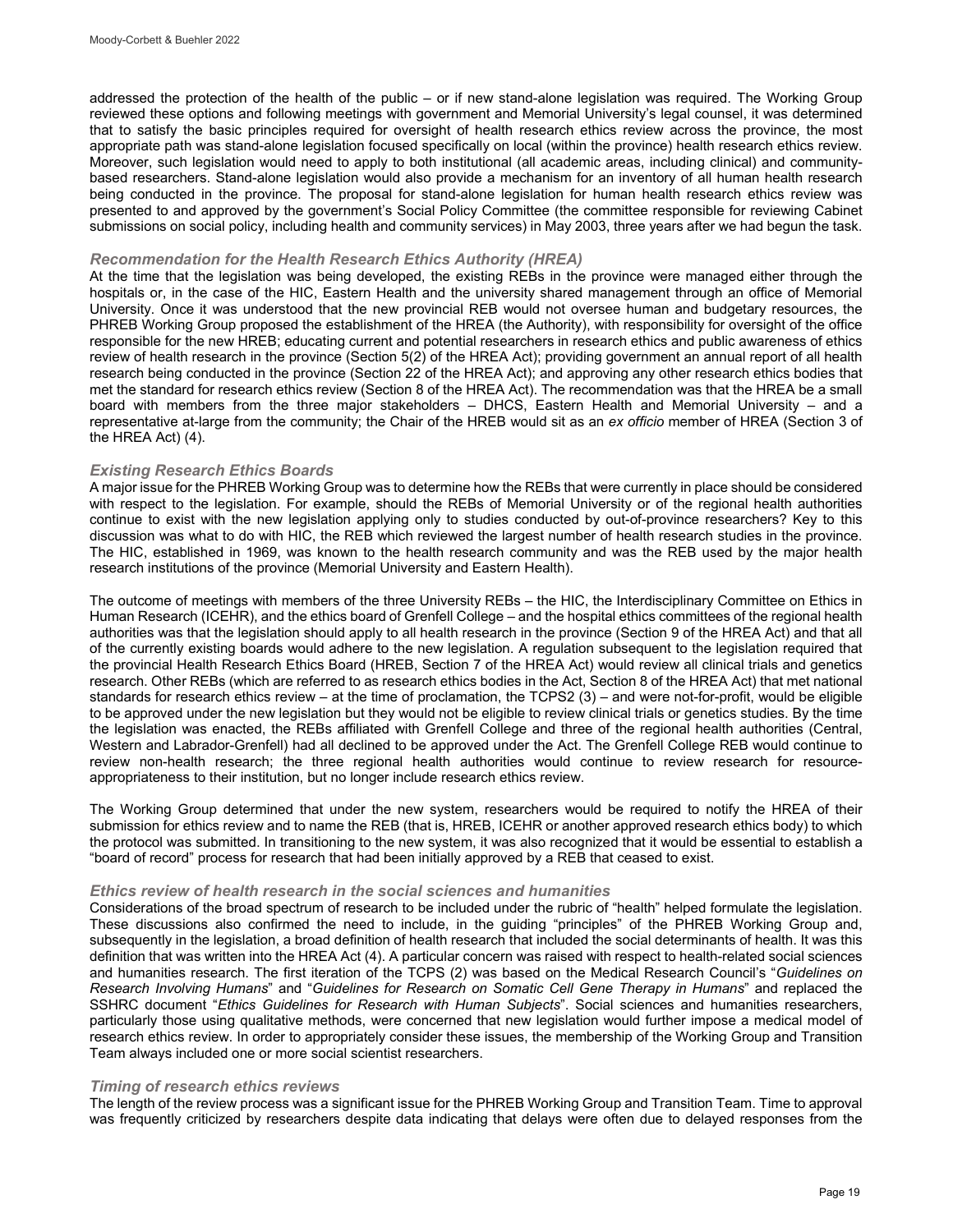researchers to REB queries (personal communication, Chairs of HIC). Community physicians were particularly apprehensive and repeatedly noted that delays in approval for clinical trials could mean losing the opportunity to participate in national and international studies. This issue was of sufficient concern to prompt several community physicians to meet with the Minister of Health. The Working Group met with clinicians within the greater St. John's area individually and in group dinner-meetings to discuss the timing of the review process, and how to improve efficiency and to encourage the involvement of private physicians as members of the HREB. As a result, the legislation specifically incorporated clauses to require a timely ethics review of all health research (Sections 9(3) and 9(4) of HREA Act).

### *Financial and human resources*

Early on in its deliberations, the PHREB Working Group established a basic budget and work-plan for the operation of a provincial REB. The initial estimates of expenses for province-wide research ethics review modeled the operation of the HIC. At that time (1999-2000) the cost of running the HIC was borne by the two partner institutions, the Faculty of Medicine of Memorial University and the Health Care Corporation of St. John's (forerunner of the Eastern Health Authority). Expenses included hosting bi-weekly REB meetings, a single secretarial position, an honorarium for the chair of the HIC, a small travel budget to attend national meetings, funding for distribution of the review packages and office expenses for communicating with members of the HIC review board, particularly those outside the hospital and university. Expenses such as office and meeting space, insurance, phone and internet, were in-kind contributions provided primarily through the Faculty of Medicine. The earliest budgets, submitted to the DHCS, reflected the need for a senior level person, an Ethics Officer, to manage the office and additional secretarial support, and that expenses would also be required to fund monitoring, additional office space and start-up costs including upgrades to computer facilities. Budgetary information also included revenue derived from fees for review of industry-sponsored clinical trials. In May 2003 the government's Social Policy Committee, in a meeting with the Working Group, continued to acknowledge their commitment to the province-wide research ethics review. It was recognized that the DHCS, Memorial University and Eastern Health would be the primary parties involved in offsetting expenses for the HREA. However, from the outset it was acknowledged that the new HREA would be a unique entity not directly administered by any one of the participating organizations. Where possible, efficiencies would be achieved to reduce overall expenses, including in-kind contributions that would allow for savings in such areas as space and IT support. As with most organizations, budgetary considerations and human resources continued to be major points of discussion for the Transition Team, and as expected, remain as complex issues for the HREA.

## **Memorandum of Understanding**

During the course of discussions by the PHREB Working Group, Memorial University and the DHCS signed a Memorandum of Understanding (MOU) to acknowledge their on-going commitment to province-wide research ethics review and to establish the basis on which the discussions would continue. Included in the MOU was a commitment by both organizations to protect and safeguard research participants by ensuring a comprehensive ethics review of all human health research, to promote the education of health researchers and the community and to provide recommendations on health research ethics policy. The MOU acknowledged financial support from Memorial University in partnership with the Health Care Corporation of St. John's (forerunner of the Eastern Health Authority) and the role of DHCS to provide funds to cover any additional costs associated with the operation. The MOU was signed by the Minister of Health and the President of the University in April 2002 and was used as a basis for further discussions leading up to the proclamation of the legislation.

## **External consultations and information sessions**

As noted previously, leading up to the legislation being passed, consultations were held with research ethics experts from outside the province. These included consultations that were purposely requested to obtain feedback from national experts in the field, including an Experts Panel<sup>[3](#page-5-0)</sup> and members of the Federal Panel on Research Ethics (PRE), which was responsible for the TCPS; consultations that took advantage of other meetings being held in the province, (e.g., National Council on Ethics in Human Research (NCEHR) site visit in 2001); and informal interactions with ethics scholars at meetings in other parts of the country, in particular, the annual meetings of the newly formed Canadian Association of Research Ethics Boards (CAREB). The consultations were useful in confirming the value of establishing a provincial REB. They were especially helpful in focusing attention on aspects of the legislation that would need to be considered if the provincial REB was to provide timely review: addressing issues around publicly and privately funded research, triaging clinical versus social science and humanities health research, and addressing the need for monitoring approved studies and their review process. These early consultations often focused on the issues related to the REB and less on the management of the research ethics office.

Members of the PHREB Working Group had several meetings to consult with the research community and research ethics or resource committees across the province to consider the legislation and how it would change the way in which research ethics would be reviewed and by whom. These sessions were meant to provide information to the community on the development of the new law as well as to gain feedback to be considered in the final legislation and how it would be administered across the breadth of the province. Not least important was softening the loss of autonomy of the smaller REBs being subsumed under the HREA. These sessions continued through the transition period and consisted of face-to-face meetings as well as teleconferences and phone conversations with departments, REBs, individual researchers and clinicians.

<span id="page-5-0"></span>j  $^3$  The Experts Panel consisted of three internationally recognized experts in the field: Timothy Caulfield (Research Director of the Health Law Institute, University of Alberta), Michael McDonald (Maurice Young Chair in Applied Ethics and Director of W. Maurice Young Centre, University of British Columbia) and Douglas Kinsella (Professor of Medicine (Rheumatology), Director of Medical Bioethics and Assistant Dean of Research and Bioethics, University of Calgary).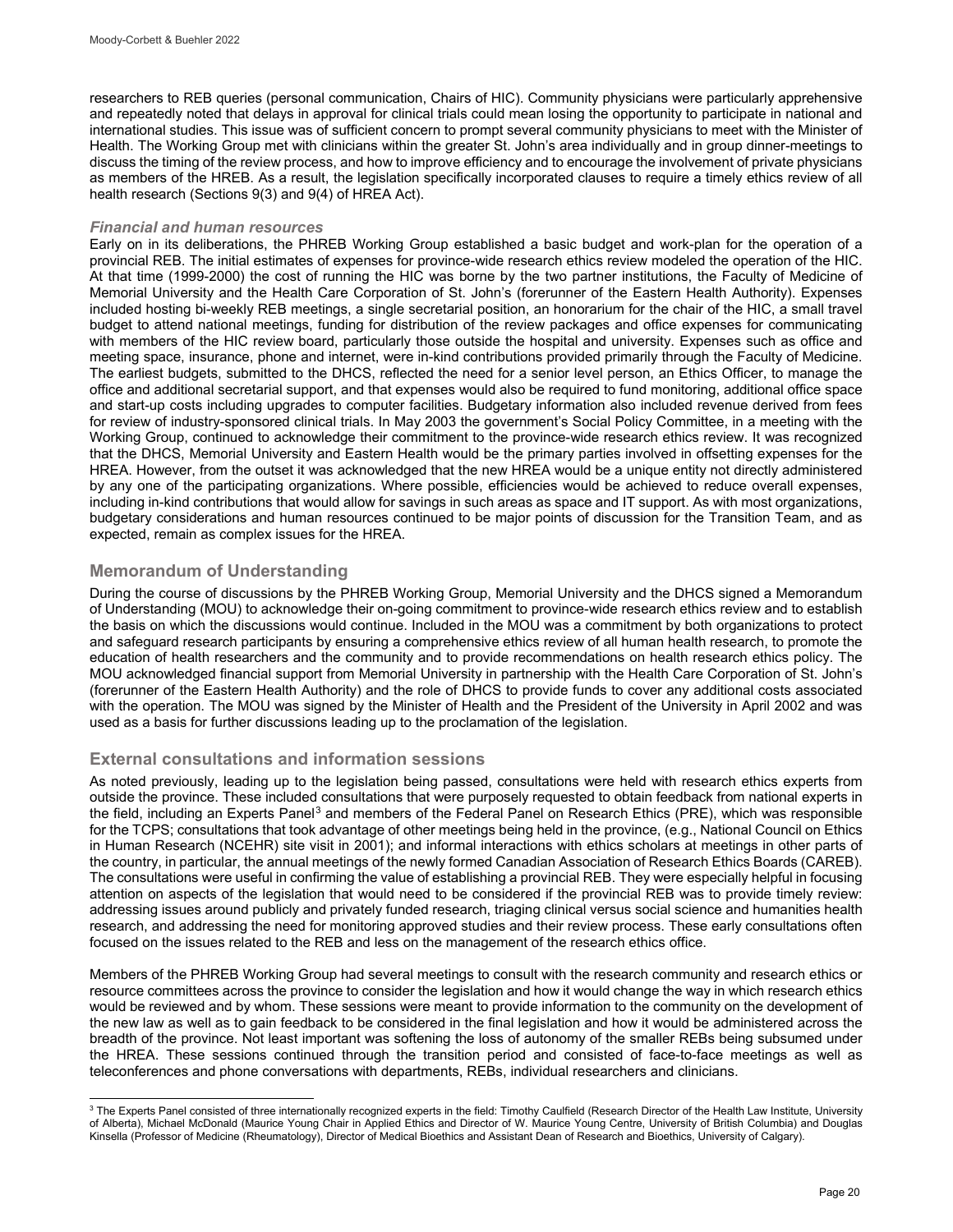## **TRANSITION TO THE HREA**

Following assent of the HREA Act in December 2006, the PHREB Working Group was discontinued and the Transition Team<sup>[4](#page-6-0)</sup> appointed. Several members of the Working Group continued as part of this Team, including the past and current chairs of the HIC, the Associate Dean Research and Graduate Studies (Faculty of Medicine, Memorial University), the Manager of the Patient Research Centre (Eastern Health) and a member from the NL Health Boards Association. In addition, the Transition Team added a representative from the DHCS, an additional member from Eastern Health (Vice President Quality, Patient Safety and Planning), the Chair of the ICEHR, and representatives from private clinical practice and Rx&D (Canada's Research-Based Pharmaceutical Companies). When appointed in 2007, the Ethics Officer for HIC also became a member of the Transition Team. As with the Working Group, the members of the Transition Team had extensive experience with research and research ethics review. Although there were slight changes in the work titles and job positions of members of the committee, over the next five years (2006-2011), only one member – who had retired – resigned from the Transition Team. Three members of the Team had been present from the outset (since 1999) and they continued to provide the historical context in which this legislation was developed. Several members of the Transition Team participated in national organizations and committees that related to the establishment of province-wide research ethics review for NL. One member of the Transition Team sat on Health Canada's REB; three members participated in CIHR committees (to provide recommendations for the National Strategy for Patient-Oriented Research, privacy best practices, and research involving Indigenous Peoples); one had been a board member of the NCEHR; one had been a board member of CAREB; and two members of the Team sat on the Canadian General Standards Board (CGSB) developing standards for REBs overseeing biomedical clinical trials. Four members regularly attended CAREB meetings.

The Transition Team developed Terms of Reference which focused on the four primary activities described in detail below: 1) communication and information sharing, 2) planning for implementation of the HREA Act, 3) implementation of concurrent legislation, i.e., the Personal Health Information (PHI) Act, and 4) developing the policy manual. The Team regularly informed its three partners – DHCS, Eastern Health and Memorial University – of activities and progress, either directly through their representatives on the Team or by formal correspondence from the chair of the Transition Team to the Minister, CEO and President of those organizations. In addition, the Rx&D received feedback through their representative member on the Team.

The development of the policy manual was done by the Policy Advisory Group (PAG), which had evolved from the Policy Advisory Committee of the HIC established in 1996. The PAG included four members of the Transition Team in addition to a representative from the School of Nursing at Memorial University and the community, all with the same breadth of ethics review experience as the Transition Team. The considerable overlap in membership between the two committees ensured that development of recommendations on policies informed discussion for the Transition Team and that, as the policy manual was drafted, it was aligned with the recommendations of the Transition Team. This was particularly important in operationalizing the activities of the HREA office and the HREB and, at proclamation, facilitated a more seamless transition. Initially, the Transition Team and PAG met on alternate weeks but moved to more frequent meetings in the year leading up to proclamation.

## **Communication and Information Sharing**

### *Informing the local communities*

The purpose of the Transition Team's communication strategy was to ensure that there was continuing and consistent messaging to the community, expanding the communications that had begun under the PHREB Working Group in 1999. Several tools were used, including development of a website and newsletters and presentations and messaging notes for specific groups, as well as articles in the *University Gazette* and letters to a variety of stakeholder groups. In addition, the Transition Team met, either face-to-face or by conference call, with groups from across the province to describe the transition to the new province-wide research ethics review process and discuss how the new legislation would affect their work.

In order to assist with consistency the Transition Team used a common slide template, in every presentation, which included the names of the members of the Transition Team and their affiliations; a statement from the Act indicating that all health research in the province would need to be approved by the HREB or an approved research ethics body; membership and role of the Authority; the organizational chart; distinction between the HREB and other research ethics bodies; distinction of research ethics review from resource allocation reviews; and the website and contact information for the HREA Transition Team. As necessary, additional slides were included that provided unique information for a particular audience. For example, in presentations to the clinical community, information was provided on timelines of the review process and review fees for clinical trials. In contrast, presentations to the ICEHR community focused on how existing boards, such as ICEHR, would relate to the HREA and how qualitative research studies would be reviewed. A second measure, which helped with consistency and also gathered feedback from the stakeholder communities, was to have at least two members from the Transition Team present at the information sessions, one to lead discussion and the other to take notes. The issues raised from these sessions were helpful in discussions at the regular meetings of the entire Transition Team.

<span id="page-6-0"></span>l <sup>4</sup> The Transition Team included: F Brunger, S Buehler, R Coates, L Felt, B Fisher, J Harnett, J House, M Khraishi, W Miller, P Moody-Corbett, R Neuman and L Purchase.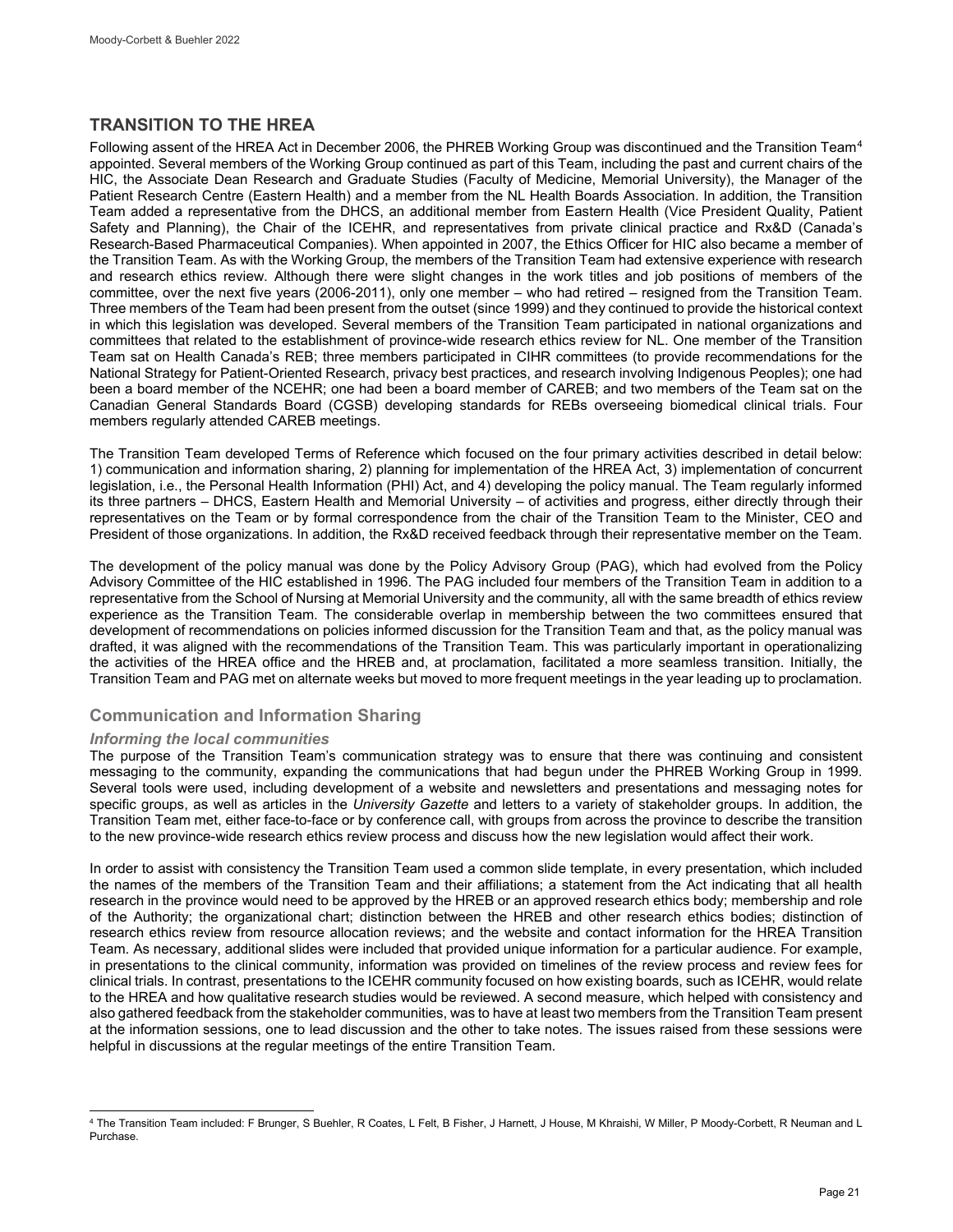Sessions were conducted with a number of groups to reach as many researchers, REB members and the public as possible to describe the role of the transition team and the new legislation in relation to their work and research ethics review. Often, sessions were repeated in order to provide updates and progress. This was done, for example, with the physicians and administrators in the three regional health authorities not represented on the Transition Team (Central, Western and Labrador-Grenfell), Indigenous groups, physicians and nurses in the community, and the university community at large. In addition, upon request, sessions were held with specific groups such as the Cancer Care Program, the Health Research and Primary Healthcare Research Units, the Privacy Commissioners Office and the Newfoundland and Labrador Centre for Health Information. The information sessions were well attended and feedback from the participants was useful in aiding the Transition Team to address details necessary for proclamation, e.g., timing of review, storage of data.

### *Participation in national organizations and committees*

Through associations with national organizations and committees, members of the Transition Team were aware of, and participated in, strategies being used in other provinces and nationally to streamline and harmonize the research ethics review process. The connections provided an opportunity to solicit information on best practices and proved useful in directing the Transition Team on common procedures. These interactions were also an opportunity to inform the community outside NL of the changes that would be occurring in research ethics review in the province. In addition, contacts with two national offices, PRE and NCEHR, were particularly important during the transition period. During these five years from assent of the HREA Act to proclamation, PRE was undertaking an update of the TCPS (2). One face-to-face meeting and correspondence with the Executive Director, responsible for the TCPS, was important to ensure conformity of the HREA Act with the 2<sup>nd</sup> edition (TCPS2 (3)) as well as to provide input to the Executive Director on points of the legislation relevant for consideration in TCPS, such as implied consent and protecting vulnerable participants. The President of NCEHR also provided advice and support for the HREA Transition Team. It was hoped that NCEHR, as an independent body, would provide the required appraisal of the HREB and any other research ethics bodies approved under the HREA Act. However, financial support for NCEHR from the national granting councils was discontinued prior to the proclamation of the HREA Act. Consequently, the Transition Team recommended that this critical assessment be provided by experienced former members of the NCEHR site visit team living outside the province.

### *Communicating the date of proclamation*

A frequent question asked by community members, researchers and others during the many information sessions was the date when the HREA Act would come in to affect. However, throughout the time leading up to implementation of the Act, the government was unclear on the date of proclamation. Initially, the timeline for proclamation had been set for early in 2008; that date was cancelled. The DHCS was unable to commit to a suitable timeline and by 2009 the date of proclamation was indefinite. The HREA Act was eventually proclaimed in 2011, four years after the Transition Team had received their first notification to be ready. This resulted in ongoing information sessions over an extended period of time, with concern raised by both local and national groups on whether the province would be capable of implementing the Act.

## **Planning for implementation of the HREA Act**

As described in this section the Transition Team focused on five major themes that needed to be in place in order to implement the Act.

### *HREA Board*

The Act established the Authority as the oversight body to ensure human health research was conducted in an ethical manner and to enhance public awareness. One of the first roles of the Transition Team was to make recommendations to the Minister, DHCS, the President of Memorial University and the CEO of Eastern Health on the appointment of members to the Authority. The initial members of the HREA Board were named in December 2007 and although this group met informally by conference call and for one face-to-face meeting, the HREA Board of Directors would not be a formal entity until the time of proclamation on July 1, 2011. By this time there had been a number of changes to the status of the originally named board members, and new appointments were made close to the date of proclamation. While the HREA was still an unofficial entity, the Transition Team was given responsibility for providing the plan and procedures to implement the Act and to keep the HREA Board of Directors and the partner organizations apprised of progress in this regard.

#### *Ethics Officer and human resources*

Although the HREA was to be a stand-alone entity it was also recognized that it initially would not have the resources or expertise to hire permanent staff. A major challenge in implementing the legislation was to provide a continuation of services for research ethics review through the transition period. For instance, an application submitted to the HIC would have a response from the newly established HREB, within the legislated time period. In order to assist the Transition Team in making recommendations, the staff undertook a review of similar offices in other health research institutions (both university and academic healthcare organizations) in Canada. The review was valuable but clearly demonstrated considerable variation in both human resources and workload among institutions. Given the importance of retaining experienced staff immediately before and after proclamation, it was recommended that the HREA continue the arrangement with the partner organizations, Memorial University and Eastern Health, regarding staff assignments. However, as described below, in anticipation of the new HREB, which would replace the HIC, there were necessary changes in the office arrangement and staffing.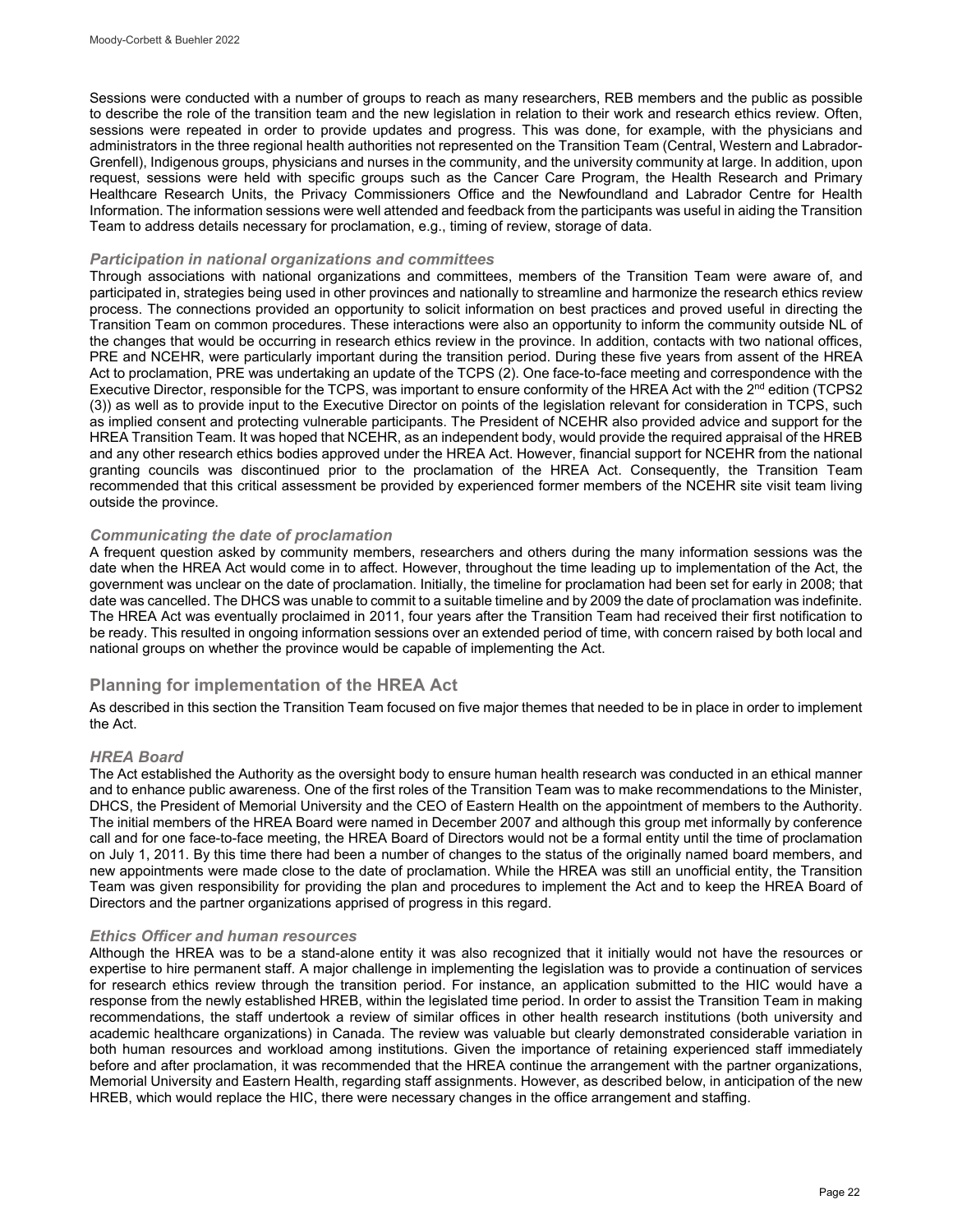On recommendation of the PHREB Working Group a senior level position had been created, the Ethics Officer, financed by an arrangement between Memorial University and Eastern Health. The Ethics Officer became a member of the HIC office, the Transition Team and the PAG and worked with the HIC co-chairs to manage the application process and oversee the daily office management. In reviewing human resource needs for the HREA office and considering the projected workload it was recommended that the office have, in addition to the Ethics Officer, two ethics coordinators, one for each sub-committee and also a general secretarial position; as described in the next section, the HREB would operate with two subcommittees, one responsible for clinical trials and genetics research and the other a general health research review committee. The Transition Team also suggested that from time-to-time additional staff might be required, e.g., during vacation periods or times of particularly heavy workload.

#### *HREB review committees*

Through the transition period the HIC continued to operate as a REB for the Faculty of Medicine and Eastern Health and was used as the basis for establishing the HREB. However, it was not clear how the HREB would be structured in order to efficiently review an expanded clinical workload. Under the legislation, all health research – including research by community physicians or researchers from outside of the province not currently reviewed by the HIC – would be reviewed by the HREB. While it was not possible to get an exact account of the number of community physicians engaged in clinical research, it was clear (through meetings with physicians in the greater St. John's region and individual discussions with physicians) that, despite the overlap in trials being conducted through both institutions and private practices, there could be a substantial increase in the number of applications to the HREB. The legislation had indicated clear timelines for review of applications; in order to accommodate an expected increase in numbers, particularly of clinical trials, the breadth of research to be reviewed, and legislated timelines, the Transition Team recommended that the HREB have two research ethics review subcommittees: the Clinical Trials Committee (HREB-CT) responsible for reviewing clinical trials of drugs, devices, and genetics research, and the Non-Clinical Trials Committee (HREB-NCT) responsible for reviewing all other human health research.

In anticipation of the earlier proclamation date communicated by government (i.e., 2008), an advertisement for Expressions of Interest to serve on the HREB had been publicized in local newspapers, as well as in the Memorial *University Gazette*. A list of potential members for the HREB was established based on fulfilling the membership requirements described in the legislation (Section 7 of HREA Act), the TCPS2 guidelines for membership to REBs (3), and recommendations being made by the CGSB (Canadian General Standards Board) committee for REBs reviewing clinical trials (13). Fortunately, a number of the HIC members were interested in continuing to serve as members of the new HREB and would provide experience and continuity. From the pool of eligible applicants, HREB members were assigned to each of the two subcommittees, allowing for staggered terms of appointment from one to three years. Through the work of the PAG (Policy Advisory Group), it was proposed that the HREB have a Chair and Vice-Chair, each of whom would serve as chair of one of the subcommittees. In addition, the Chair would sit on the HREA as an *ex-officio* member. To ensure a smooth transition period, the selection of the initial Chair and Vice-Chair was from those research members of the HIC who had considerable experience in the ethics review process.

### *Approval of HREB and Research Ethics Bodies*

The purpose of the HREA Act is to ensure that all human health research conducted in the province is approved by the HREB or a local HREA approved research ethics body (Section 9(1) HREA Act). This required the Transition Team to develop a procedure for approval of the research ethics bodies as well as putting in place a mechanism to record all the human health research being conducted in the province. The Transition Team identified NCEHR as the national body that was most suited to provide an assessment of the HREB and other research ethics bodies in the province, based on their experience in assessing Canadian REBs. However, as noted earlier, national funding for NCEHR was cancelled in 2010 prior to the proclamation of the HREA Act and the NCEHR assessment process was discontinued. As a result, the Transition Team recommended that assessment of the HREB and any other research ethics bodies applying for approval be provided by experienced members of the former NCEHR site visit team who lived outside the province.

In order to document human health research being conducted in the province the Transition Team recommended that a notification form be submitted along with the application to the HREA. The proposed notification form was a simple document that, in addition to identifying the name and contact information for the researcher and affiliated institution(s) or organization(s), identified the position of the principal investigator, the type of research being conducted, where the research was to be conducted and from which REB or research ethics body the researchers were seeking approval. This process would provide an inventory and a single point of information regarding all health research being conducted in the province. With this notification, it would be possible to provide accurate information on the number of human health research studies submitted for review, approved and being conducted in the province of NL, information that would be unique in Canada.

### *Financial considerations*

Once legislation was in place, a major responsibility for the Transition Team was estimating the budgetary requirements of the HREA, including potential sources of revenue. As described earlier, the initial budget for the provincial HREB was proposed to DHCS in 2000 and was based on the expenses of operating the HIC in the late 1990s. At that time, the expenses were shared between the Faculty of Medicine of Memorial University and Eastern Health; in addition, the Faculty provided a number of in-kind contributions. However, by the time the legislation was drafted there had been a number of changes that made it clear that the new HREA would require more resources than those originally anticipated. For example, it became clear that in addition to a provincial health research ethics board (the HREB) to replace the HIC, the HREA would be responsible for approving additional research ethics bodies, documenting all human health research in the province, managing the operations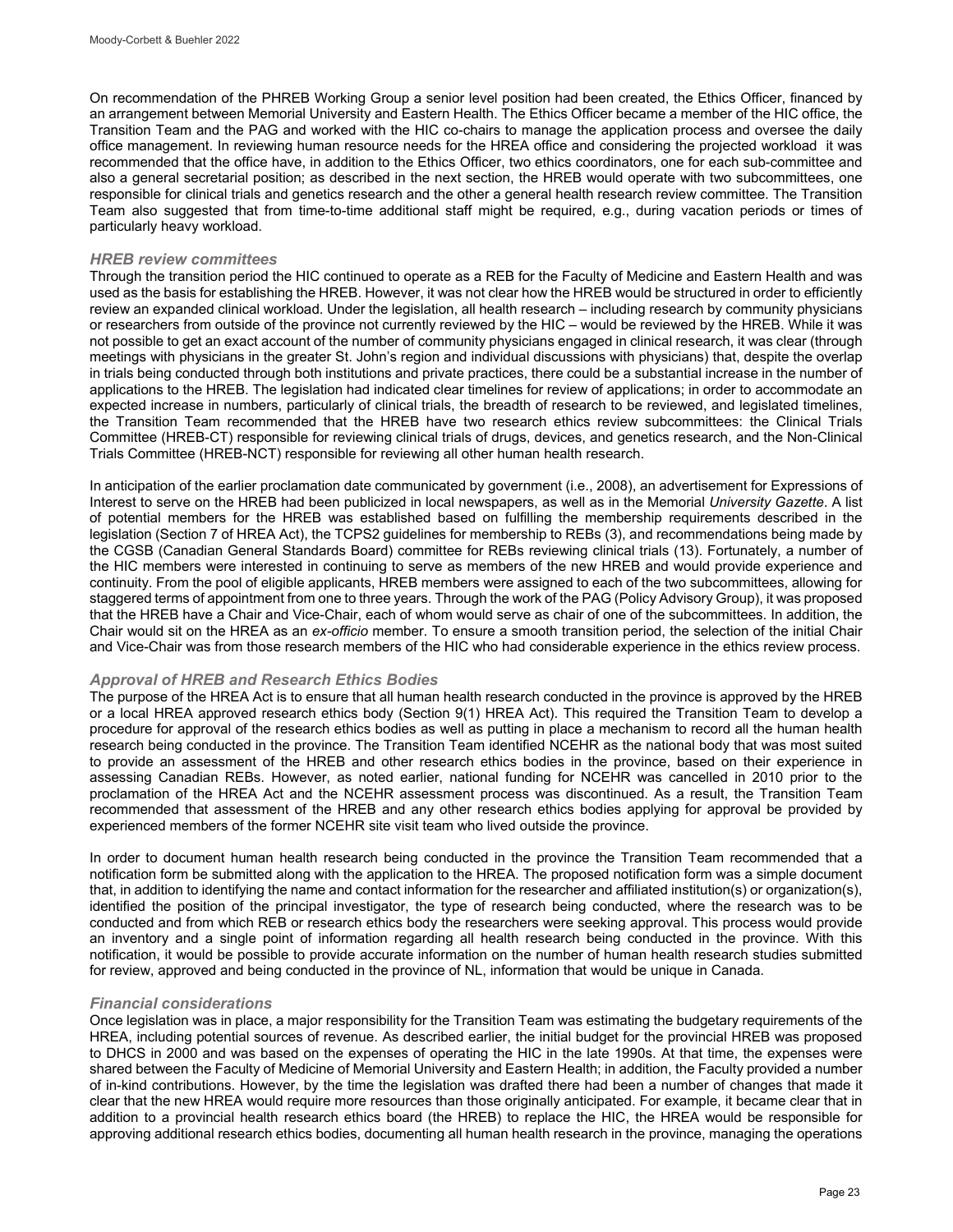of the HREA office and providing public education regarding health research ethics review. As well, the legislation included a requirement for reviews to adhere to strict timelines; with the anticipated increase in the number of protocols to be reviewed, it was expected this would translate to increased workload, and thus expenses, despite increased income from industry trials. As noted earlier, the recommendation that the HREB have two subcommittees (HREB-CT and HREB-NCT) to manage the workload required additional staff. Furthermore, with the stand-alone nature of the HREA came new expenses related to meeting and office costs, insurance, and audit. It was also clear that the national and international procedures for research ethics review were changing, and it would be important for the HREA to ensure representation at national and international meetings to maintain up-to-date information. As a result, the estimates were outdated by a decade and the financial needs were considerably higher than originally envisioned. Any additional or new activities, such as an appropriate system to monitor on-going research for adherence to ethics approvals, would result in further expenses.

There were four sources of revenue for operating the HREA and HREB: the government, Memorial University, Eastern Health and review fees for industry-sponsored clinical trials. During the lead-up to proclamation there was no way to know how many community trials might need to be reviewed by the HREB and so the fourth source of revenue, review fees, was an unknown. The final budget, prepared by the Transition Team for the partner organizations (DHCS, Memorial University and Eastern Health), included estimates of revenues considering varying numbers of research protocols to be reviewed, in-kind contributions and continuation of revenue from Memorial University and Eastern Health. However, full agreement on the budget, from all parties, was never completely resolved prior to proclamation. Particularly worrying was how a shortfall would be handled, which relied upon the MOU signed in 2002 and verbal commitments through joint meetings of the parties. Despite this risk, plans for proclamation proceeded.

## **Concurrent legislation: Personal Health Information (PHI) Act**

Two years after the HREA Act was passed, the government of NL passed legislation (June 4, 2008) for handling personal health information (PHI Act (14)). The PHI Act, which applies to both public and private data custodians, establishes rules related to the collection, use and disclosure of personal health information as well as an individual's right of access to and correction of their own health information. Because of the significance of the use and disclosure of personal health information in research, and to assist in coordinating proclamation of both HREA and PHI Acts, the Chair of the HREA Transition Team was also a member of the PHI Act Implementation Steering Committee. The Steering Committee established seven Working Groups. The HREA Transition Team Chair was the Chair of the Working Group focused on health research, the role of which was to provide advice and recommendations to the Steering Committee on the implications of the PHI Act for the health research sector.

The relationship between the HREA Act (4) with the PHI Act is found in Section 44 of the PHI Act (14). This section provides that disclosure of personal health information for research purposes can only occur if the research has been approved by a REB or research ethics body approved by the HREA. As outlined in the HREA Act, the HREB or ethics review body must be assured that the researcher will take sufficient measures to safeguard personal health information, including confidentiality, privacy and security of the information. The REB approving the research study is required to monitor the researcher's recordkeeping, adherence to the approved protocol, conduct of the study and privacy safeguards (Section 11, HREA Act); it has the authority to suspend research that it believes is not being conducted properly (Section 11(5), HREA Act).

## **Policy Manual for the HREB**

Over the many years that the HIC provided ethics review it had established policies to facilitate consistent review and practices, and in 1996 a policy review committee was formally created to look after policies. Once the HREA legislation was passed in 2006 this committee was renamed the Policy Advisory Group (PAG) to serve a role similar to the HIC policy review committee in providing advice to the HREB and taking responsibility for developing and maintaining a Policy Manual for the new HREB. The PAG prepared a Policy Manual to document for the Transition Team the policies to guide the new HREA and HREB. The Manual continues to be available as a resource document (HREB Policy Manual) at the HREA website [\(www.hrea.ca\)](http://www.hrea.ca/). The manual includes a brief introductory section to provide the context for the HREA Act and the establishment of the HREB as well as a brief description of the historical context and the principles of research ethics review. It addresses a number of specific policy topics, including: the membership, function, operation and documentation of the HREB; the management of the ethics office, including staffing and staff responsibilities; the review process, monitoring, appeals, consent-assent, and required signatures; policies related to handling special populations including Indigenous communities, children and youth, and those with cognitive impairments; and policies protecting privacy the membership and personal health information.

## **REFLECTIONS ON THE PROCESS**

The establishment and implementation of the HREA was a long process and along the way there were challenges and opportunities for the committees. In this section, we provide a description of five major issues that demonstrate the strengths and weaknesses of the process. The information may be useful for those involved in developing similar legislation or for those research ethics review organizations that are undergoing change. Before considering these issues, however, it is important to recall why the legislation came to exist. In the late 1990s and early 2000s members of the public had made a complaint to the NL government and provincial clinical genetics team regarding clinical genetics research being conducted by out-of-province researchers; the lack of follow-up was at the crux of the issue for families and participants in these studies. Given that the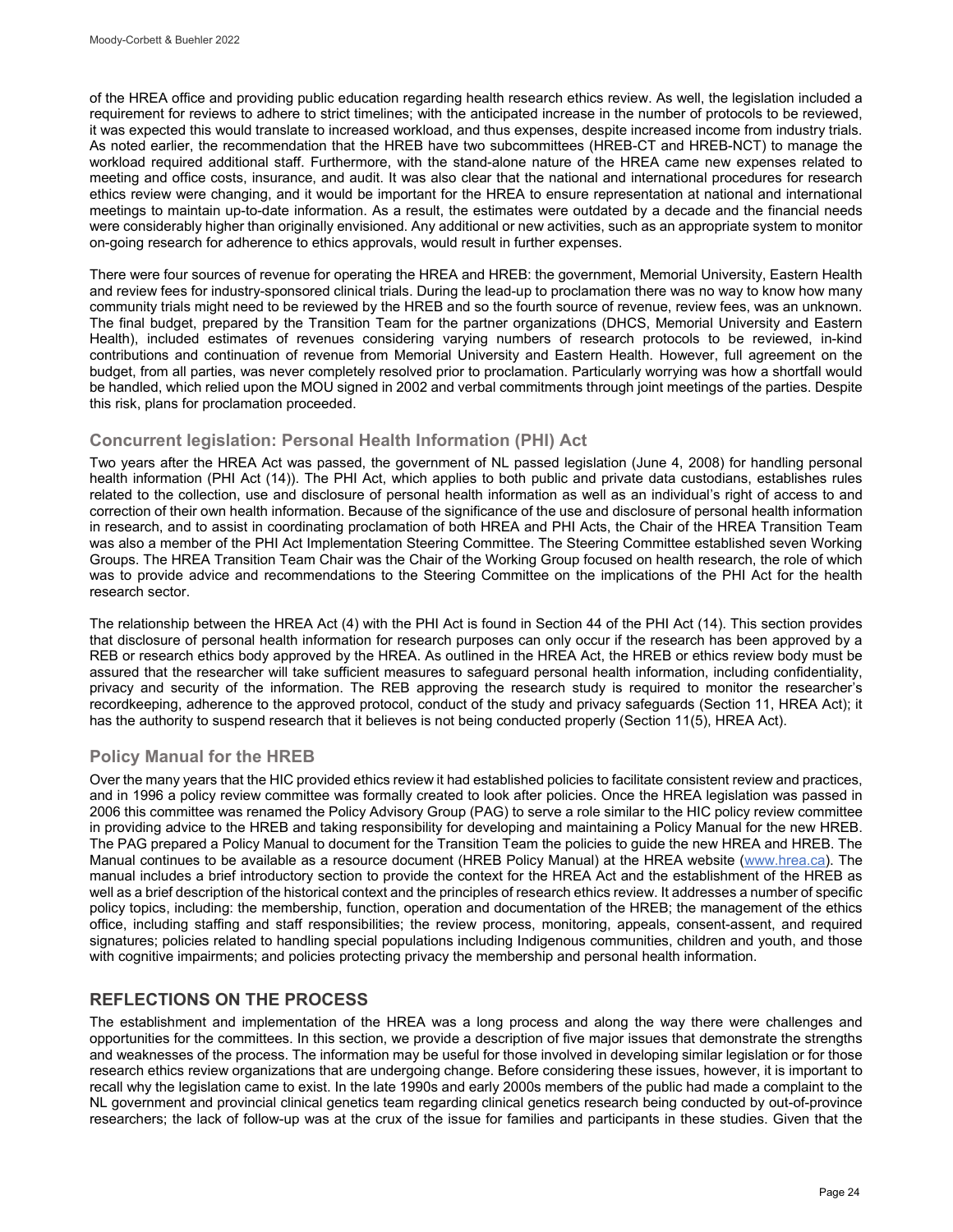TCPS identifies duty to care and to "act in the best interests of patients" as crucial considerations for clinical researchers conducting health research (TCPS2 Chapter 11.A (3)), it was unclear how or why the lack of clinical follow-up had occurred. The government of NL needed to understand what could be done to avoid similar circumstances from happening in the future. The Skanes' report (10), in 2000, was the starting point for developing provincial legislation that would require local research ethics review of research involving Newfoundlanders and Labradorians. As the process to establish legislation proceeded over the years, the fundamental issue at the heart of the legislation – protection of research participants – was often lost from sight as key players from the partner organizations came and went.

## **Working committees and resources**

There were three primary committees involved in the process of drafting legislation, shepherding the transition to proclamation and implementation: the PHREB Working Group, the Transition Team and PAG. Minimal resources were provided to these committees, and no specific secretarial staff was available for this task. The PHREB Working Group initially met monthly then biweekly, a pattern that was continued by the Transition Team; PAG and the Transition Team met on alternate weeks. In the year leading up to proclamation more frequent meetings were held. In addition, as described above, members of these committees participated in communication meetings with researchers, community members and the partners as well as national meetings dealing with research ethics review and meetings associated with the concurrent PHI legislation (14). These activities required an unanticipated major time and workload commitment over the 11 years from the initial government sponsored meeting in 2000 to proclamation in 2011.

Although the membership of the three committees varied slightly over the years there were three members who participated continuously over this time and five who were members of the PHREB Working Group and, subsequently, the Transition Team until proclamation. It is unlikely that the transition to HREA would have succeeded without the considerable commitment of these key persons to meeting attendance and participation in tasks assigned outside the formal meetings, such as community visits. The partners owe much to this group for their continued commitment to the provincial research ethics review concept. It is possible that appropriate resources from the outset, including secretarial support, may have facilitated the process and reduced the length of time required to develop and implement the legislation; but, as described below, the many changes in the senior administrations of the HREA partners, particularly government, also contributed to the delay.

## **Changes in senior governance – Government, Memorial University and Eastern Health**

At the outset, the move to implement province-wide legislation to govern the ethics review of human health research was established by the senior levels of the government, the University and Eastern Health. However, as the years went by the commitment from government waned and similarly, there was a reduced engagement by the senior administration of the University and Eastern Health. This was likely the result of two main factors. First, the initial problem of unethical research being conducted by researchers from out-of-province, with inappropriate follow-up with patients and families in the province, was no longer an on-going, political issue. With the large amount of publicity, the subsequent withdrawal of the approval for the study and the suspension of the privileges of the investigators involved in the initial incident, the original problem was eventually resolved. As a result, the government was no longer receiving complaints from community members and therefore, no longer actively involved in the issue. For the members of the PHREB Working Group and the Transition Team, many of whom continued to be involved in research ethics review on the HIC, the very real problem of access for out-of-province researchers to Newfoundlanders and Labradorians, continued to be a concern.

Also contributing to decreased attention by the partner organizations were the changes in senior administrative positions. Because of the length of time from the initial request for legislation to implementation (over ten years) there was continuing change in the senior levels of all three organizations. This was particularly problematic in the government, where, in addition to changes in the party in power and its leadership, there were numerous changes in Ministers, Deputy Ministers and Assistant Deputy Ministers in the DHCS. The government saw five changes in premiers, ten Ministers of Health and eight changes in Deputy and Assistant Deputy Ministers. Therefore, there was a continuous challenge with corporate memory at the senior levels of government and the DHCS regarding the HREA legislation.

The healthcare delivery system was also re-structured in 2005, shifting from fourteen regional boards to four regional health authorities (Regional Integrated Health Authorities Order (15)); and the Health Care Corporation of St. John's (one of the original partners in the legislation) became part of the Eastern Regional Health Authority. In addition, Eastern Health had four changes in the senior executive positions. The University also underwent changes, including four Presidents and two Deans of Medicine. This situation was in contrast to the stable membership on the PHREB Working Group, Transition Team and PAG. There is no question that the changes in the senior administrations of the partner organizations had an impact on the ability of the PHREB Working Group and Transition Team to engage with the people who were ultimately responsible to sign off on the legislation and the necessary budgetary and human resource arrangements for the HREA.

## **Relationship with PHI Act**

The PHI Act (14) received assent July 2008 (14), two years after the HREA legislation was passed and although there was a section in the PHI Act that referenced the HREA, the Transition Team was not invited to discussions regarding this new legislation until after it had passed. There was a lack of understanding by the PHI Act Implementation Steering Committee of the roles of the HREA, researchers and data custodians which resulted in two issues that needed to be resolved prior to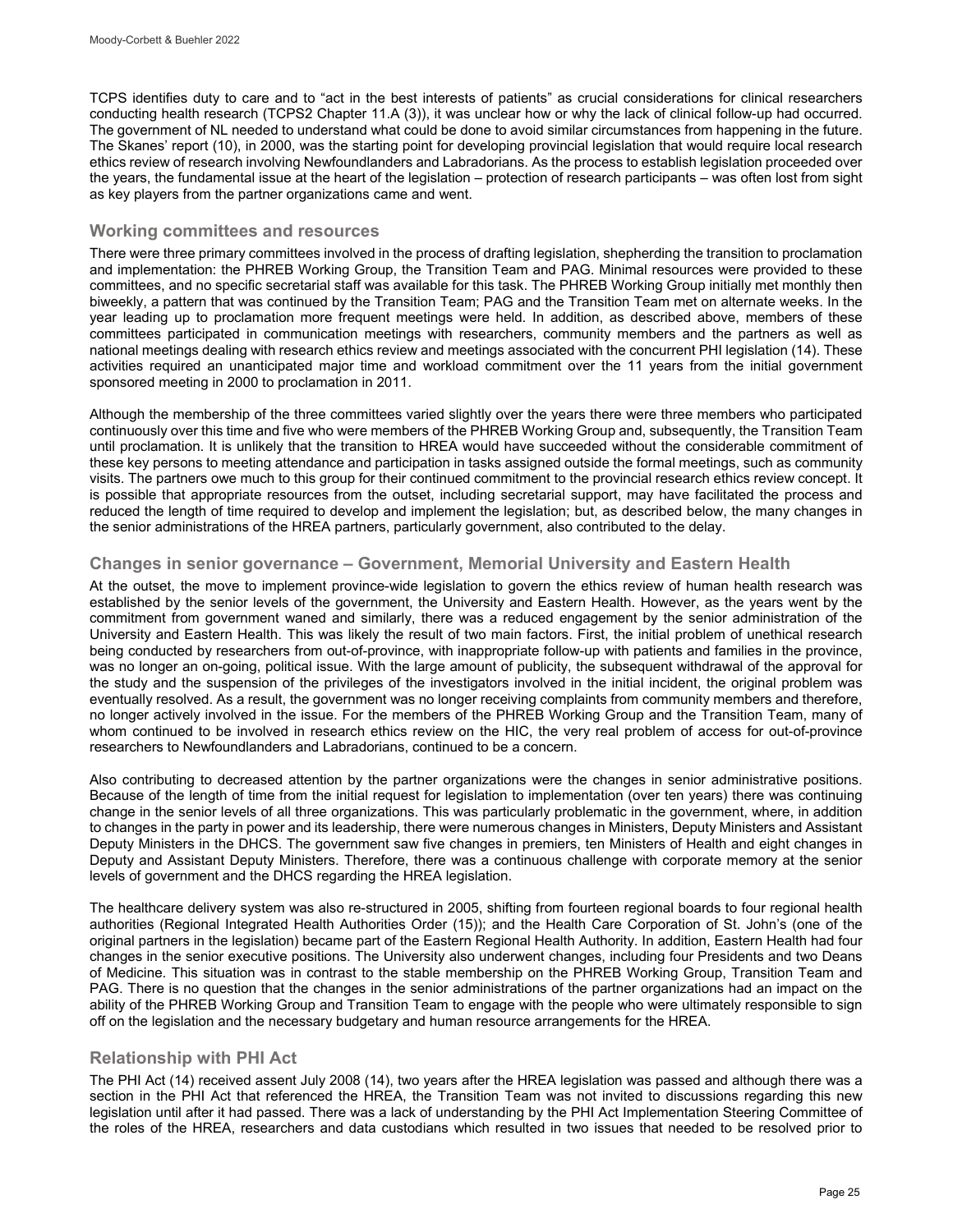implementation of both Acts. One issue that arose was the lack of understanding of the role of REBs in safeguarding personal health information. In adhering to TCPS, the HREA Act (4) states that research ethics approval requires researchers to specify how they propose to safeguard the privacy and confidentiality of research information (including personal health information, data collection, storage and destruction). All REBs in the province, moreover, had been applying this policy in their reviews for over 15 years. This was not well understood by the PHI Implementation Steering Committee and considerable time was spent discussing how the HREA approved REBs would handle this responsibility. An additional issue that raised concern for the HREA Transition Team was the possibility that the PHI Act would be proclaimed in the absence of the HREA Act, which could jeopardize some health research. Specifically, the wording of Section 44 (PHI Act), in which, secondary use of personal health information for research purposes was disallowed without approval of an HREA approved REB. In the end, the PHI Act was proclaimed April 1, 2011 and the HREA Act on July 1, 2011; consequently, under the law no secondary use of personal health information would have been allowed from April to July 2011.

## **Proclamation Date**

As described above the date of proclamation was changed repeatedly. In December of 2007 the Transition Team was asked to have implementation details in place for proclamation of HREA in March of 2008. This necessitated notifying the research community; recruiting and assigning members to the HREB; appointing the HREA board; confirming human resources and budget; and having the approval process for research ethics bodies, a notification strategy, and appropriate review procedures in place. However, the lack of agreement on financial issues resulted in these dates being changed and eventually no firm date being considered for several more years. This situation not only created concern from the local research community, but it also brought into question the entire credibility of the move to a province-wide research ethics review system for researchers and industry outside the province. This concern was further heightened by the introduction of the PHI Act, which appeared to be set for proclamation without having the accompanying HREA Act proclaimed.

It had been anticipated that there would be a six-month lead-in period for proclamation; this was not the case. The date of proclamation, July 1 2011, was announced to the Transition Team approximately one month prior to its occurrence. By then, one proposed member of the new HREA Board was transitioning to a new position out of province and had resigned, as too had the Ethics Officer. Both positions were essential for the implementation of the HREA and the new HREB; thus immediate action was required to fill the HREA Board position and an expedited search for a new Ethics Officer to be in place in time for proclamation. Also, government's notification of the proclamation date occurred at a time when most of the members of the Transition Team were out of town and many service offices, such as support for information technology, were working with reduced staff. Ensuring a seamless rapid transition from the HIC to the HREB supported by the required forms and policies, a new website, two new committees and adherence to legislated timeline was a significant challenge for the few Transition Team members on site and reachable and required a number of very long days.

## **Budgetary issues and human resources**

There was much anxiety about proclaiming the HREA without a written statement clearly outlining the financial support and human resources available from the three partners at the outset, or at least early in the process of establishing the provincewide ethics review process. Among the budgetary challenges was the change from establishing a single provincial REB, as recommended by the Skanes' report (10), to developing the HREA which would oversee all approved REBs in the province and including the HREB which would be reviewing all the clinical trials previously submitted to private REBs. The final budget, recommended by the Transition Team to the partners was considerably higher than that originally envisioned, which had been based on the cost of operating the HIC in 1999. By the time of proclamation, the estimate of expenses was nearly three times that which had been originally proposed by the PHREB Working Group ten years earlier. In addition to inflation, the expenses for the new HREA included increased staffing and expenses associated with the increased workload for the HREB. Although the revenues included the fees for the review of industry-sponsored clinical trials, it was not possible to estimate the number of additional protocols for review or confirm what might be the actual revenues. As the date of proclamation approached, there was significant concern on the part of the Transition Team as to how the expenses would be covered, particularly if the situation arose that these exceeded the revenues. The three partners – Memorial University, Eastern Health and DHCS – also recognized this concern and, although a formal written commitment from the partners was not obtained before proclamation, the original MOU (2002) signed by Memorial University and the DHCS fortunately included a clause to address any potential shortfall. Further complicating this situation was the lack of clarity on human resources. For example, the staff in the HIC office was employed by Memorial University and the Ethics Officer was an employee with Eastern Health. Establishing the HREA as a stand-alone entity was undertaken with the assumption that, at least in the short term, the arrangement with the partner organizations for human resources would be maintained. However, the lack of a formal arrangement or a MOU to address the responsibilities of each of the partners regarding human resources was a concern.

The budgetary issues and human resource concerns created considerable angst among the Transition Team members and serious apprehension regarding potential consequences if the HREA failed to meet its commitments. It was felt by the Transition Team that much of this uneasiness during the lead up to proclamation could have been relieved with appropriate consideration of the budget at the outset and a firm written commitment from the partners for financial security for the HREA.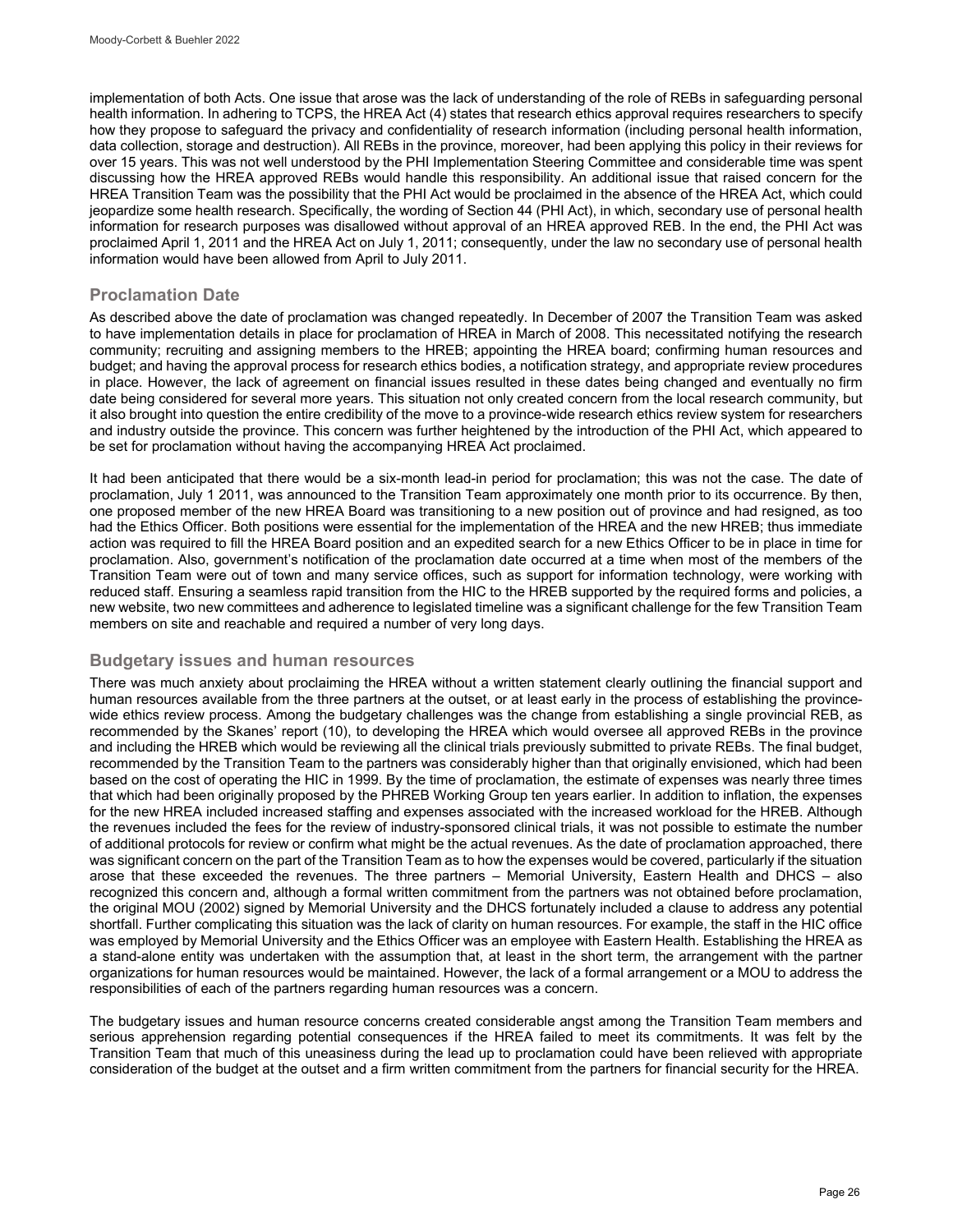## **FOLLOWING PROCLAMATION**

The White Paper prepared by Dr. Skanes highlighting the issues of human genetics research (10) was presented to the NL government 20 years ago and the HREA Act was proclaimed 10 years ago. The focus of this paper was to describe the process of developing and implementing the legislation, not to provide a review of the outcome of the legislation on health research in the province. Before reflecting on five areas that have stood out since proclamation, described below, it is worth noting that the legislation has created an opportunity for positive changes that improve the ability to review and assess human health research in the province. For instance, establishing three ethics committees to focus on distinct research areas, offers more focus to the review of human health research. In particular, given the number of research studies in the area of genetics and genomics, a specific review committee dedicated to this area has the potential to strengthen the review process. In addition, the provincial legislation provides a unique opportunity for a simple tracking system to monitor the number and type of human health research studies being conducted in the province. Once the Constituency Committee is established, as outlined in the legislation, this will provide direct access to feedback from the community on the effectiveness of the HREA and the province will be in a position to ask more specific questions regarding participant protection.

## **Memorandum of Understanding 2012**

An important milestone that occurred after the HREA Act was proclaimed, in September 2012, was the signing of a second MOU by all four parties: Eastern Health, HREA, Memorial University, and DHCS (on behalf of the Government). The MOU addressed two major issues that had been raised by the PHREB Working Group and the Transition Team and which had created challenges prior to proclamation, i.e., human resources and budget, including overbudget backup. The 2012 MOU clarified the responsibilities of each party to the financial and human resource requirements of the HREA. In addition, the MOU described the necessary transition of the HREB to serve as the Board of Record for studies which had been approved under the HIC.

## **Communications**

Communication of the research ethics review process to the NL public is a key element of the legislation (Section 5(2), HREA Act) and as such, an important focus of the HREA. A major component of a good communication strategy is maintaining a publicly accessible website. The first HREA website was developed prior to proclamation and although there were updates and modifications it was only in 2016-2017 that the website underwent a major refresh. Procedures for submission, guidelines, forms and resource materials, including a helpful video on "The Ethics Review Process", are now more accessible and the website itself appears more user-friendly. Some information was not retained from the original website, for example, the early HREA Annual Reports, which allowed for a retrospective of the activities over the years are no longer available. However, the update now posted is a welcome change. As such, it would be useful to survey the users and determine the ease of accessibility and to incorporate a system to receive on-going feedback on the website.

Other aspects of communication are the on-going orientation and educational sessions for members of the HREBs, ICEHR, researchers, students, and staff. The sessions include national and regional activities on streamlining and facilitating research ethics review of studies that affect specialized groups (such as oncology, pediatrics, Indigenous groups). These have been useful to ensure that in-coming REB members and the research community are familiar with the legislation, and the related offices and procedures, as well as national policies. However, the HREA has yet to identify the Constituency Committee required in legislation (Section 19, HREA Act). This Committee is necessary to bring together researchers and the public to raise awareness of research involving human participants in health research in NL and the research ethics review process. This committee is required to meet with the HREA and approved REBs, at least once a year, to discuss responsibilities in research ethics related matters.

## **HREA and HREB and Office Workload**

### *HREA*

As expected, since it was initiated the HREA has seen changes in membership as individuals in the partner organizations come and go in their respective home positions. There have been three Chairs of the Authority. However, there has been continuity in the membership over the years, including at least two members of the HREA who participated in the transition to the provincial legislation, therefore retaining its corporate history.

### *HREB and Office Workload*

The work on a REB is demanding and requires a considerable commitment of time before meetings and during meetings, to complete thorough ethics reviews of research protocols, which are often detailed and highly complex. Although the membership is voluntary the review committee must include members knowledgeable in human health research, research ethics, and law, and includes representation from the general public. It has been particularly difficult to maintain an adequate roster of eligible members for the HREB, and their subcommittees. As a result, the HREB chair and co-chairs and the Ethics Office engaged in a rigorous recruitment initiative in 2018 and were able to report the membership was in good standing in the 2018-2019 Annual Report (16). This area will continue to be a challenge for the HREA and one might expect that improved communication, in particular with the establishment of the Constituency Committee, will improve their ability to seek volunteers for the HREB.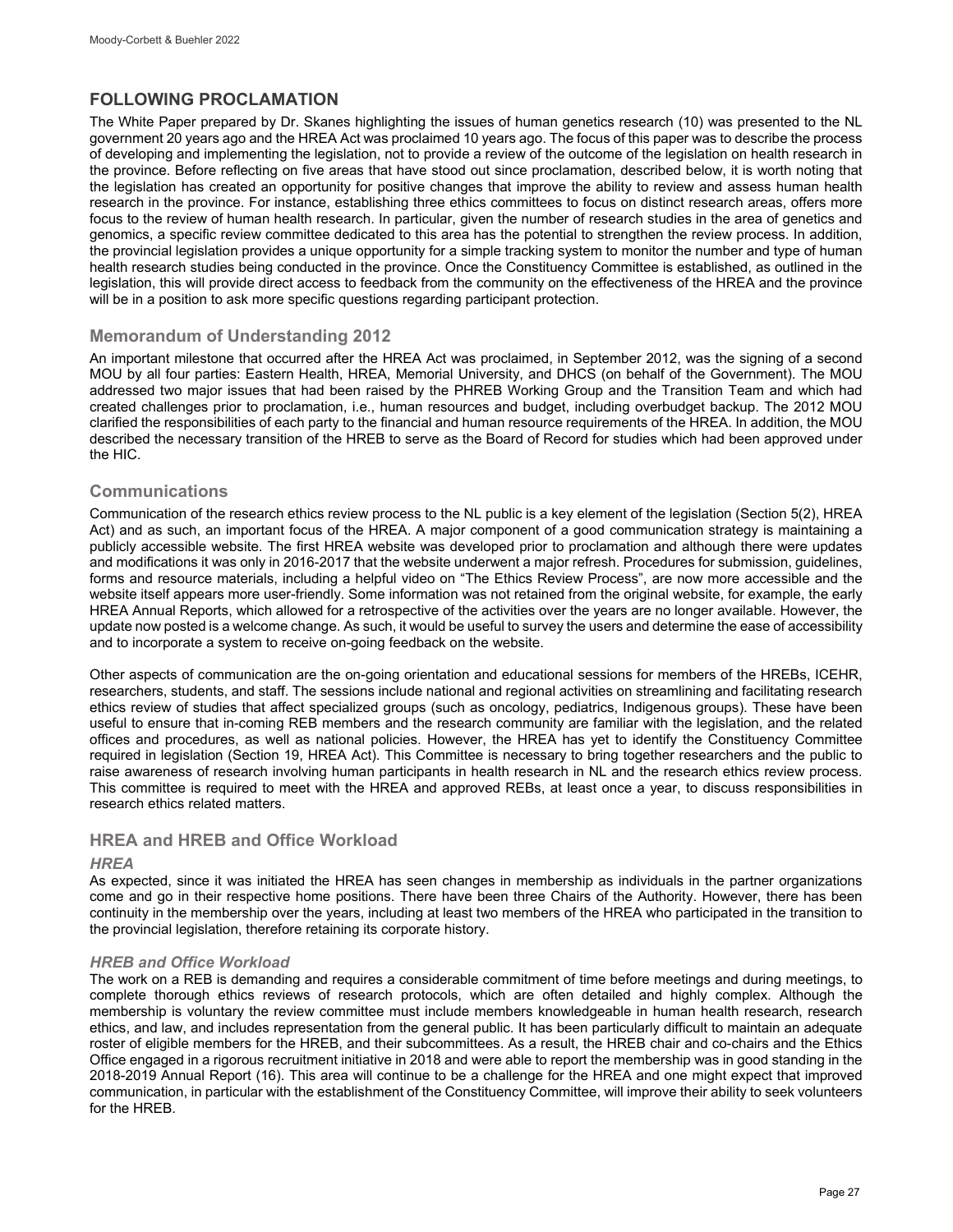When legislation was proclaimed the HREB included two subcommittees: HREB-CT dedicated to clinical trial research and HREB-NCT dedicated to non-clinical trial research. In 2018-2019 a new HREB subcommittee was established specifically responsible for genetics and genomics research (HREB-GG). This committee began meeting in the fall of 2019 and its impact has yet to be considered in the HREB Annual Report to the HREA. In 2018 the HREA also commissioned a review of the HREB by Clinical Trials Ontario (CTO) (17). The CTO Review Team focused on the clinical trials subcommittee, HREB-CT, and compared the HREB-CT review process with that used by CTO eligible REBs and a small number of REBs from elsewhere in Canada. The report noted that the frequency of meetings for the HREB was higher than that for the other REBs: HREB-CT and HREB-NCT each meet every two weeks compared with the more typical monthly review cycle for REBs elsewhere in Canada. This means that every week the Ethics Office staff are preparing and distributing meeting materials, screening for incomplete or unclear applications, drafting minutes, and communicating committee decisions. The CTO Review Team reported that this probably places a large burden of work on the Ethics Office staff, that is not directly related to ethics review and, as a result, hinders more efficient timelines. The CTO Review Team also noted that the ethics office staff at REBs elsewhere in Canada tend to be in higher level managerial positions compared with HREB staff who work at a more administrative level. Since the CTO report was completed the HREA Ethics Office has changed the office positions to include an Ethics Director overseeing two Ethics Officers, an Administrator and a Receptionist. The meeting frequency has not been modified but it will be important to assess whether these changes in staffing improve the efficiencies of the ethics review process.

## **The Submission Process**

At the time of proclamation, the procedure for submission of study protocols to the HREB was by paper, however, over the years the HREA Office has worked with Memorial University to now submit applications electronically through the university on-line administrative services system, ROMEO. Among the many advantages to electronic submission (reduced workload, ease of access, reduction in paper use, and ease of tracking of all research protocols) is that the ROMEO system is used by a number of REBs across Canada. One might hope that in the future this system could provide an opportunity for a more harmonized or streamlined research ethics review across the country, especially of clinical trials being conducted at multiple sites.

## **Research Review Turn-around Time**

In establishing the HREA and the HREB, concern was raised by local clinical researchers that the turn-around time for research ethics review would be slower and create a reluctance of industry to support clinical trials research in the province. As a result, Section 9(4) of the HREA Act specifically speaks to the timeline of the review process. However, the review process and specifically, turn-around times by the HREB-CT have become a major challenge for this committee and for the HREA. Initially, it appeared that the HREB was succeeding in supporting the increased workload following proclamation. In a report presented at the annual CAREB meeting in 2013, the HREB Chair and Ethics Officer tracked the review process and timeline to approval (18). In contrast to the concerns raised by local clinician researchers prior to legislation, they found that the number of clinical trials had steadily increased, rising from 45 applications in the year prior to the legislation, to 62 in 2011 and 74 in 2012. The average turn-around time for clinical trials applications (from submission to final full approval) was 36.8 days, with an average of 14.8 days spent with the ethics review committee, HREB-CT and 22 days with the research team. They also reported that, in collaboration with the province's Indigenous communities, an innovative iterative process had been created for navigating between the initial Indigenous community approvals, health board resource reviews, and HREB review. It would appear that all was well with the research ethics review process and on a positive path moving forward.

However, in the spring of 2018 the CBC published an article reporting that a local biotech company, Sequence Bioinformatics Inc. (Sequence Bio), had filed a court order with the NL Supreme Court against the HREA and HREB (19). Sequence Bio had been waiting more than six months for the HREB-CT to make a final decision on a pilot study. They challenged that the HREB was required by law "to decide on a research application within 30 days of receiving it, as set out in provincial legislation." The Supreme Court found in favour of the biotech company that the wording of the legislation (Section 9(4) HREA Act) be interpreted such that "within 30 days of receipt of an application, the Board must approve the application, reject the application or approve the application subject to conditions" (20). This case draws attention to the importance of research ethics review timing. It is interesting to note that although the PHREB working group contributed to the legislation they were not allowed to see the final wording of the Act prior to enactment and therefore they were not aware of the flawed wording of this clause. It was at this time, that the HREA commissioned CTO to conduct a review of the HREB, in particular to review the timing of ethics reviews done by HREB-CT compared with REBs elsewhere in Canada (17). The CTO review team identified a small number of clinical trials (six) that could be compared with a small number of study sites (one to four) in other parts of Canada. The results indicated that the HREB-CT review from time of first submission to approval was longer than at most of the other study sites (four of the six studies). However, the results also showed that in NL the research studies spent much more time in revision with the research study teams than with the HREB-CT, a feature which was only seen in one of the other comparator REBs. The data also showed that HREB-CT and the other REB offices spend considerable time pre-screening applications to ensure they are complete and clear before the study is presented to the REB for ethics review. Unfortunately, the data are based on small numbers, but what is apparent from the CTO 2018 report (17) is the considerable degree of variability in the time taken to review clinical trial studies. The results raise the concern that there is little standardization to the research ethics review process, a complaint that has been voiced by many researchers across Canada over many years and discussed below.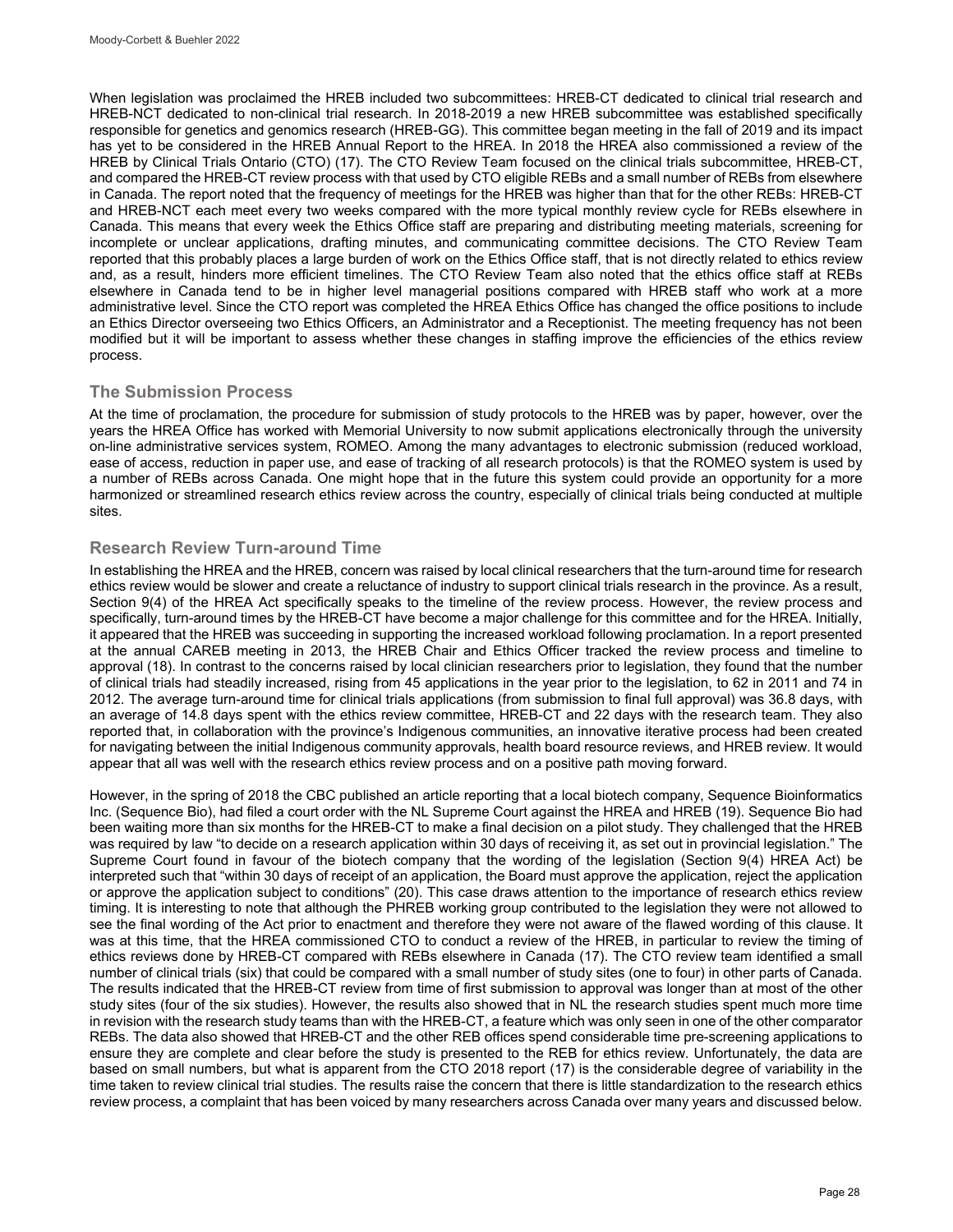## **NATIONAL CONSIDERATIONS**

In the late 1990s, at the time that the NL government initiated the working groups to address concerns with clinical and genetics research in the province, clinical researchers across the country and several national organizations were reporting the challenges in conducting multicentre clinical trials in Canada. A major complaint was the time taken to receive final ethics approval to conduct any large, multi-site study. It was felt that the review process, requiring each participating institution to provide research ethics approval, unnecessarily duplicated the review process, occasionally resulting in delayed study starts and did not address, as intended, the concern of identifying local ethical issues. With no national standards and no REB accreditation system in place each board bases its decision on its own set of procedures, albeit following the national TCPS Guidelines (21) and, for clinical trials, the international *ICH - Good Clinical Practice* guidelines (22). Given the national interest in streamlining the research ethics review process, the move in NL to legislation that would result in a single oversight body, the HREA, and cover all human health research, was watched closely by research ethics organizations from across the country.

For decades, Canada has talked about implementing an oversight system for human health research ethics review, in particular clinical trials, and numerous recommendations have been made by taskforces, national committees and organizations to introduce an accreditation system or required standards for research ethics review. There have been a number of significant attempts.

- 1. In 1988 the Canadian Medical Research Council, Health and Welfare Canada (Health Canada) and the Royal College of Physicians and Surgeons jointly established the *National Council on Bioethics in Human Research* (NCBHR). As reviewed by Verdun-Jones and Weisstub in 1997 (23), NCBHR advised and consulted with REBs across Canada to enhance knowledge of research ethics issues through educational seminars and workshops, and through the regular *NCBHR Communique.* During NCBHR's nine years they arranged site visits of REBs and produced the *Review of the Function of Research Ethics Boards in Canadian Faculties of Medicine* (23). Many of the same issues were of concern then as now: challenges in providing educational standards for REB members; issues of financial and administrative resources; ethics review of clinical trials conducted at multiple sites. In the mid-1990s NCBHR broadened its mandate to include the two other granting councils, NSERC and SSHRC, and became established as the *National Council on the Ethics of Human Research* (NCEHR) (24). Although both NCBHR and NCEHR recognized the importance of oversight for REBs, in Canada (for example, NCEHR had recommended in 2003 a *Taskforce for the Development of an Accreditation System for Human Research Protection Programs* (25)) there was no follow-up by the government on these recommendations and in 2010 funding was discontinued for NCEHR.
- 2. In 2000 McDonald (24) published a comprehensive review of the *Governance of Health Research Involving Human Subjects*. The review looked at the role played by REBs in the governance of research ethics review, noting that there is "no uniform set of standards that applies across the board to the protection of Canadian research subjects" and that "such oversight as there is of REBs is piecemeal and haphazard at both local and national levels" (24). By comparison, the oversight of research involving animals is "far more effective and independent than that for research involving humans". McDonald suggested that NCEHR might play a similar role to the Canadian Council on Animal Care in the oversight of REBs in Canada.
- 3. The 2004 report from the Standing Committee on Health, *Opening the Medicine Cabinet: First Report on Health Aspects of Prescription Drugs* (26), noted "there is no single national body mandated to provide oversight for the ethical conduct of human research in either the public or private sector." One of the recommendations of this committee was to establish an accreditation system with oversight for REBs that review clinical trials.
- 4. From 2005 to 2008, the Sponsors Table Experts Committee met (with representation from the Royal College of Physicians and Surgeons, Association of Universities and Colleges, Health Canada, Association of Faculties of Medicine of Canada, CIHR, NSERC, SSHRC, Rx&D, and others), producing the document *Moving Ahead Final Report of the Experts Committee for Human Research Participant Protection in Canada* (27)*.* Their fundamental recommendation was a Council that "would bring the three elements of education, policy and accreditation together in a single standalone entity".
- 5. In 2007, Health Canada and the CIHR tasked the *Canadian General Standards Board* (CGSB) to establish "unambiguous Research Ethics Board policies and procedures that adhere to Canadian and international norms" for clinical trials. The committee, which included representatives from REBs and user organizations (including university and healthcare organizations) from across Canada, produced the CGSB Standard, *Research Ethics Oversight of Biomedical Clinical Trials,* which was posted in 2013 as a voluntary standard. However, by 2018 it was withdrawn due to limited use (13).
- 6. In 2011 the CIHR, Rx&D and the Association of Canadian Academic Health Care Organizations co-hosted the Clinical Trials Summit in Ottawa (28); one of the main areas of focus was the challenges in research ethics review. Following this, the Senate Standing Committee on Social Affairs, Science and Technology published *Canada's Clinical Trial Infrastructure* 2012 highlighting the "need for standardization of research ethics review process and the accreditation of research ethics review boards" (29).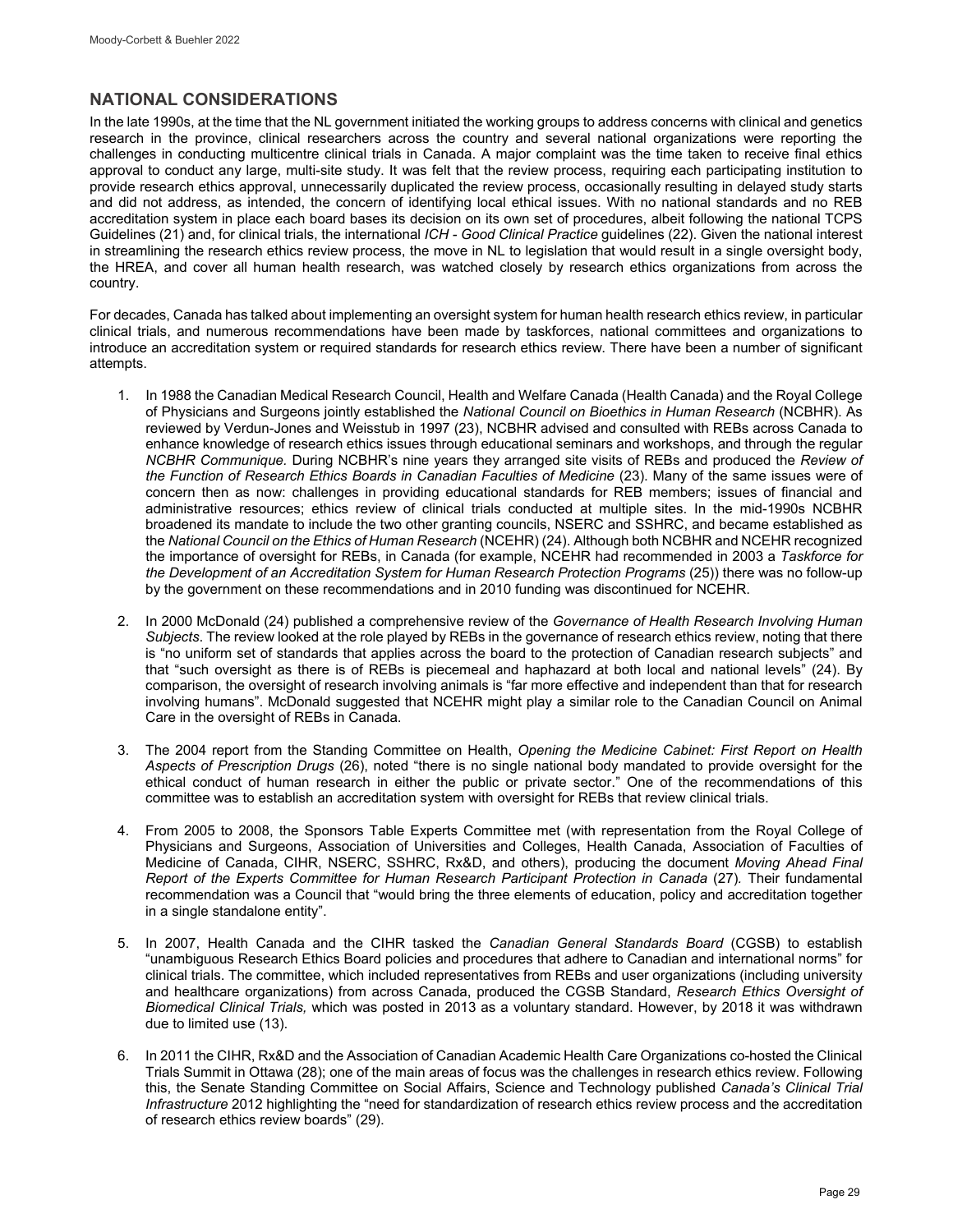- 7. In 2013 CIHR's Strategy on Patient Oriented Research, commissioned yet another group to produce a report on *Streamlining of Health Research Ethics Review* (SHRER). The report listed 13 recommendations focused on harmonization and standardization of REBs (30). The recommendations highlighted the value of streamlining the review process through standard operating procedures, common forms, and a training curriculum, supported through a system of evaluation, qualification of REB members and chairs and using common benchmarks and metrics to assist REBs in their work based on developing a widely available database of Canadian REBs and a repository of resources that would be widely distributed.
- 8. An outcome of the Clinical Trials Summit (point 6 above) was the establishment of the *Canadian Clinical Trials Coordinating Centre* (CCTCC), which in 2015 commissioned yet another group to "identify strategies to improve efficiencies of ethics reviews and advance strategic issues like accreditation in regards to clinical trials". The CCTCC REB Accreditation Working Group relied heavily on the work of the SHRER group and in 2017 in their *Final Recommendations* report (31), listed as the first recommendation: "Distribute the SHRER Report committee recommendations widely and take action on the applicable recommendations."
- 9. Recently, Nicholls et al., 2018 (32), have provided a summary of the work in this area over the past several years and propose a similar national approach: "that the best solution for Canada would be to develop a national leadership body to work with provincial initiatives and develop national cooperation and support, facilitating acceptance of reviews between provinces."

Despite these numerous efforts to address accreditation of REBs and harmonization and standardization of the research ethics review process, especially clinical trials, a national system does not yet exist in Canada. It would be of interest to determine to what extent this is an issue in other countries and how it has been resolved. For example, the UK has undergone a change to coordinate research ethics committees and standardize protocols through their Research Ethics Authority (33). In exploring this topic, it would be important to consider successes and challenges to other approaches. In Canada, it appears that the two major stumbling blocks for establishing such a system appear to be 1) governance – who would be the oversight body, and 2) funding – who would pay, aside from the seemingly trivial but substantial problem of agreement on forms. These were the same challenges faced by NL in moving to a provincially legislated research ethics review process. Given the countless dollars that have been spent for committees, reports, workshops and taskforces, not to mention lost trials or research that never proceeded, it is long past overdue for Canada to move forward and provide the necessary resources and meaningful dialogue with all stakeholders (research participants, researchers, administrators, funders, and the public) to address this issue.

## **CONCLUSION**

Two elements of the HREA Act have yet to be fully realized: the ability to document all health research involving humans being conducted in the province and the engagement of a constituency community to serve as a representative body for members of the population. A third element that continues to be a challenge for REBs across Canada is how to monitor on-going research. These three aspects of the research ethics review process are interconnected. The first step in monitoring is a clear and accurate listing of on-going and completed human health research in the province. At a minimum this would include information on where and by whom the work is being conducted. This information would provide the focus for annual meetings of the constituent committee, the HREA, the HREB, including each of its subcommittees, and approved research ethics body (ies) to discuss the issues arising in the review of human health research in the province of NL.

membres du CRSP, de l'équipe de transition et du GCP. En members of the PHREB, Transition Team and PAG. In particulier, les auteurs souhaitent reconnaître et remercier le Dr particular, the authors wish to acknowledge and thank Dr. Lawrence Felt, professeur au département de sociologie de Lawrence Felt, Professor, Department Sociology, Memorial l'Université Memorial de Terre-Neuve, qui a travaillé sur les University of Newfoundland, who worked on the early drafts of premières versions de ce manuscrit et qui est décédé en avril this manuscript and passed away in April 2016. The authors 2016. Les auteurs souhaitent également reconnaître et would also like to acknowledge and thank Dr. Verna Skanes for remercier le Dr. Verna Skanes pour sa disponibilité et ses being available and providing insight on the work of the PHREB, observations sur le travail du PHREB, de l'équipe de transition Transition Team and PAG. et du PAG.

Aucun à déclarer

#### **Reçu/Received:** 11/03/2021 **Publié/Published:** 01/03/2022 **Remerciements Acknowledgements**

Les auteurs souhaitent reconnaître et remercier le travail des The authors wish to acknowledge and thank the work of the

**Conflits d'intérêts Conflicts of Interest**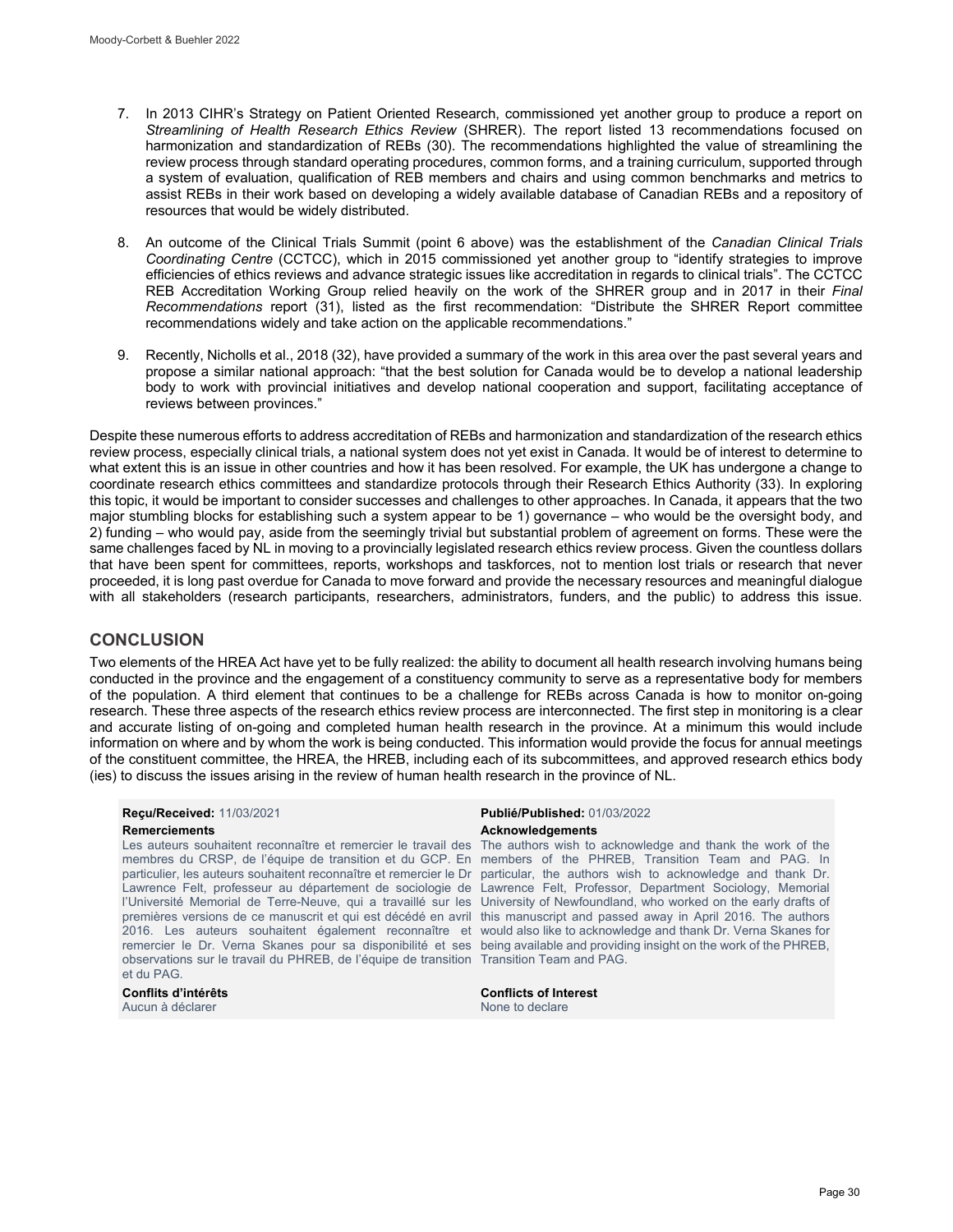#### **Édition/Editors:** Patrick Gogognon & Aliya Affdal

Les éditeurs suivent les recommandations et les procédures The editors follow the recommendations and procedures décrites dans le [Code of Conduct and Best Practice Guidelines](http://publicationethics.org/resources/code-conduct) outlined in the COPE Code of Conduct and Best Practice <u>[for Journal Editors](http://publicationethics.org/resources/code-conduct)</u> de COPE. Plus précisément, ils travaillent <u>Guidelines for Journal Editors</u>. Specifically, the editors will work pour s'assurer des plus hautes normes éthiques de la to ensure the highest ethical standards of publication, including: publication, y compris l'identification et la gestion des conflits the identification and management of conflicts of interest (for d'intérêts (pour les éditeurs et pour les auteurs), la juste editors and for authors), the fair evaluation of manuscripts, and évaluation des manuscrits et la publication de manuscrits qui the publication of manuscripts that meet the journal's standards répondent aux normes d'excellence de la revue. of excellence.

### **Évaluation/Peer-Review:** Leslie Gelling & Karine Morin

Les recommandations des évaluateurs externes sont prises en Reviewer evaluations are given serious consideration by the considération de façon sérieuse par les éditeurs et les auteurs editors and authors in the preparation of manuscripts for dans la préparation des manuscrits pour publication. Toutefois, publication. Nonetheless, being named as a reviewer does not être nommé comme évaluateurs n'indique pas nécessairement necessarily denote approval of a manuscript; the editors of l'approbation de ce manuscrit. Les éditeurs de la <u>*Revue* [Canadian Journal of Bioethics](http://cjb-rcb.ca/)</u> take full responsibility for final *[canadienne de bioéthique](http://cjb-rcb.ca/)* assument la responsabilité entière de acceptance and publication of an article. l'acceptation finale et de la publication d'un article.

## **REFERENCES**

- 1. Rahman P, Jones A, Curtis J, et al. [The Newfoundland population: a unique resource for genetic investigation of](https://pubmed.ncbi.nlm.nih.gov/12915452/)  [complex diseases.](https://pubmed.ncbi.nlm.nih.gov/12915452/) Human Molecular Genetics*.* 2003;12(2):R167-172.
- 2. Canadian Institutes of Health Research, Natural Sciences and Engineering Research Council, Social Sciences and Humanities Research Council of Canada Tri-Council Policy Statement: Ethical Conduct for Research Involving [Humans](http://www.bcmhsus.ca/Documents/tri-council-policy-statement-ethical-conduct-for-research-involving-humans.pdf) (TCPS). Ottawa; 1998.
- 3. Canadian Institutes of Health Research, Natural Sciences and Engineering Research Council, Social Sciences and Humanities Research Council of Canada, [Tri-Council Policy Statement: Ethical Conduct for Research Involving](https://ethics.gc.ca/eng/policy-politique_tcps2-eptc2_initiatives.html)  [Humans](https://ethics.gc.ca/eng/policy-politique_tcps2-eptc2_initiatives.html) (TCPS2). Ottawa; 2014.
- 4. [Health Research Ethics Authority Act.](http://www.assembly.nl.ca/legislation/sr/statutes/h01-2.htm) St. John's: Government of Newfoundland and Labrador. 2006.
- 5. [Labrador Inuit Land Claims Agreement Act.](http://laws-lois.justice.gc.ca/eng/acts/L-4.3/page-1.html) St. John's: Government of Newfoundland and Labrador. 2005.
- 6. Abraham C. A world gene hunt targets Canada. The Globe and Mail. Nov 28 1998.
- 7. Gillis C. Doomed Newfoundlanders opt to eat, drink and be merry. National Post. Apr 12 1999.
- 8. Staples S. Bio-piracy or bio-cure. Ottawa Citizen. Jul 4 2002.
- 9. Baird M. Group wants DNA returned. The Telegram*.* March 22 2001.
- 10. Skanes V. Issues arising from commercialization of human genetics research: A preliminary report and some recommendations. St. John's: Government of Newfoundland and Labdrador. 2000.
- 11. [Memorial University Act.](https://www.assembly.nl.ca/Legislation/sr/statutes/m07.htm) St. John's: Government of Newfoundland and Labrador. 1949.
- 12. [Health and Community Services Act.](https://www.assembly.nl.ca/Legislation/sr/statutes/p37-1.htm) St. John's: Government of Newfoundland and Labrador. 2006.
- 13. Canadian standard for research ethics oversight of biomedical clinical trials. Ottawa: Canadian General Standards Board; May 2013.
- 14. [Personal Health Information Act.](http://assembly.nl.ca/Legislation/sr/statutes/p07-01.htm) St. John's: Government of Newfoundland and Labrador. 2008.
- 15. [Regional Integrated Health Authorities Order.](http://www.assembly.nl.ca/legislation/sr/annualregs/2005/Nr050018.htm) St. John's: Government of Newfoundland and Labrador. 2005.
- 16. [HREA Annual Report.](https://www.hrea.ca/wp-content/uploads/2019/09/HREA-Annual-Report-Final-1.pdf) St.John's: Health Research Ethics Authority. 2019.
- 17. [Clinical Trials Ontario: External Review of the Newfoundland & Labrador Health Research Ethics Authority's](https://www.hrea.ca/wp-content/uploads/2018/11/CTO-Report-HREA-HREB-Oct-2018.pdf)  [\(HREA\) Health Research Ethics Board \(HREB\).](https://www.hrea.ca/wp-content/uploads/2018/11/CTO-Report-HREA-HREB-Oct-2018.pdf) St. John's: Health Research Ethics Authority. 2018.
- 18. Reid S, Brunger F. The Newfoundland and Labrador Health Research Authority: Twenty months later. CAREB; Calgary, Alberta, Canada; 2013.
- 19. Antle R. [St. John's company wants court to speed up application process for genome project.](https://www.cbc.ca/news/canada/newfoundland-labrador/sequence-bio-health-ethics-court-application-1.4578242) St. John's: CBC; March 16, 2018.
- 20. [Sequence Bioinformatics Inc. v. Health Research Ehtics Authority for Newfoundland and Labrador](https://www.canlii.org/en/nl/nlsc/doc/2018/2018nlsc129/2018nlsc129.html) 2018 NLSC 129.
- 21. Canadian Institutes of Health Research, Natural Sciences and Engineering Research Council, Social Sciences and Humanities Research Council of Canada, [Tri-Council Policy Statement: Ethical Conduct for](https://ethics.gc.ca/eng/policy-politique_tcps2-eptc2_2018.html) Research Involving [Humans](https://ethics.gc.ca/eng/policy-politique_tcps2-eptc2_2018.html) (TCPS2). Ottawa; 2018.
- 22. [International Council for Harmonisation of Technical Requirements of Pharmaceuticals for Human Use \(ICH\)](https://www.ich.org/page/efficacy-guidelines#6)  [Guidance.](https://www.ich.org/page/efficacy-guidelines#6) Geneva: International Council for Harmonization. 2016
- 23. Verdun-Jones S, Weisstub DN. The Regulation of biomedical research experimentation in Canada: Developing an [effective apparatus for the implementation of ethical prinicples in a scientific milieu.](https://www.canlii.org/en/commentary/doc/1997CanLIIDocs32#!fragment//BQCwhgziBcwMYgK4DsDWszIQewE4BUBTADwBdoByCgSgBpltTCIBFRQ3AT0otokLC4EbDtyp8BQkAGU8pAELcASgFEAMioBqAQQByAYRW1SYAEbRS2ONWpA) Ottawa Law Review. 1997;28:297-339.
- 24. McDonald, M[. The Governance of Health Research Involving Human Subjects \(HRIHS\).](https://dalspace.library.dal.ca/bitstream/handle/10222/10282/Macdonald%20Research%20Governance%20Health%20Research%20EN.pdf?sequence=1) Ottawa: Law Commission of Canada; May 2000.
- 25. [National Council on Ethics in Human Research \(NCEHR\).](http://www.ncehr-cnerh.org/) Ottawa; 2003.
- 26. [Opening the medicine cabinet: First report on health aspects of prescribing drugs.](http://www.whp-apsf.ca/pdf/OpeningtheMedicinecabinet.pdf) Ottawa: Standing Committee on Health; 2004.
- 27. The Experts Committee for Human Research Participant Protection in Canada. [Moving Ahead, Final Report of the](https://cdn.dal.ca/content/dam/dalhousie/pdf/sites/noveltechethics/Moving_Ahead.pdf)  [Experts Committee for Human Research Participant Protection in Canada.](https://cdn.dal.ca/content/dam/dalhousie/pdf/sites/noveltechethics/Moving_Ahead.pdf) Ottawa; June 15, 2008.